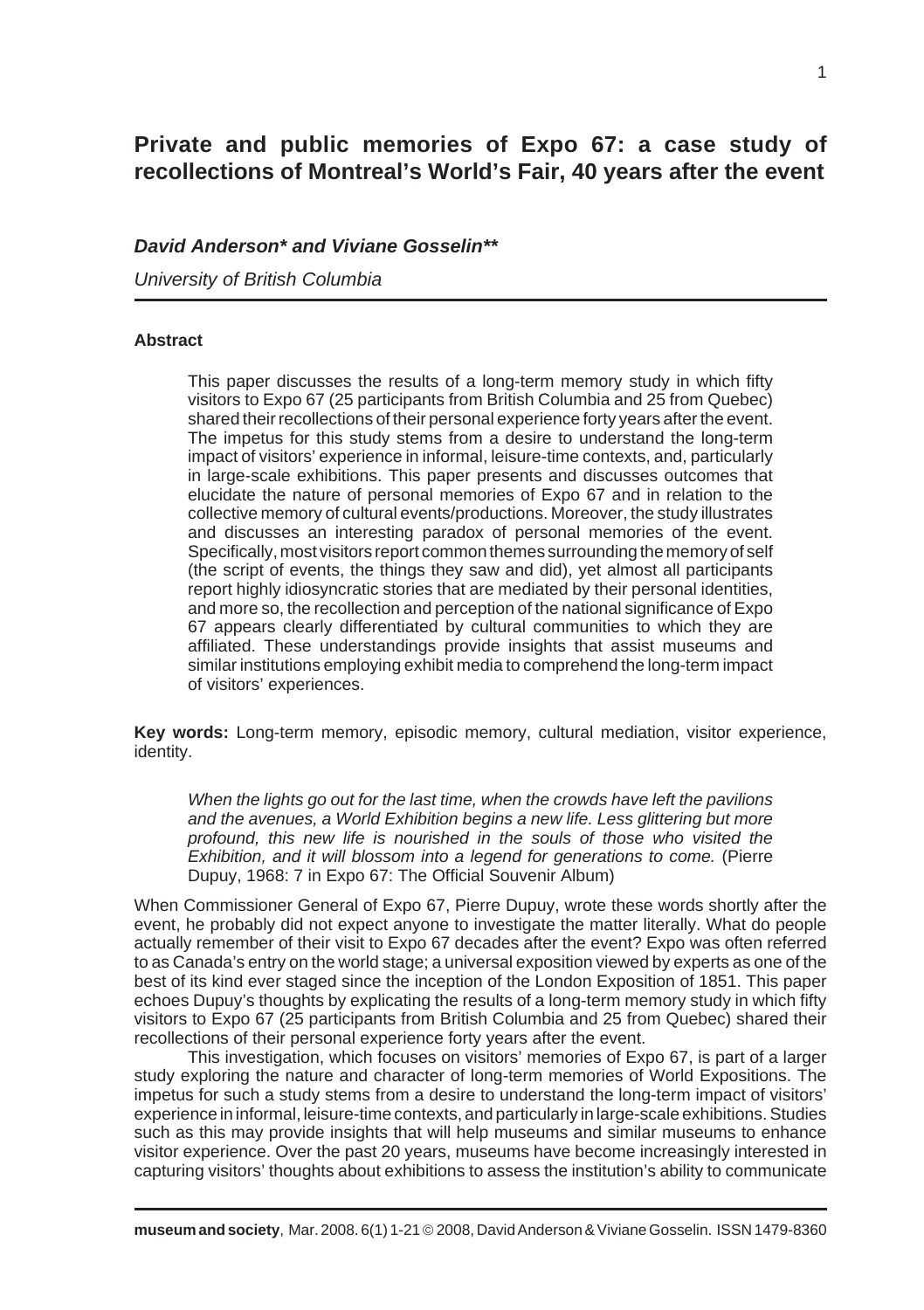and engage with their audience. It is one strategy, among others, to situate the role of the museum in contemporary society.

Although this study examines visitors' memories of a World Exposition rather than their recollections of a museum visit, parallels can be drawn between the two kinds of experience: both require from participants a physical and intellectual engagement with displays of material culture which are presented within a circumscribed environment. These displays were and continue to be designed for public education and with entertainment in mind. Both contexts are experiences generally propelled by the organizers' desire to explain, organize and promote a specific set of values and understandings of the world. Additionally, memories from a sample of visitors to World Expositions can be located easily in terms of their chronological distance, since the event is recalled and identified more easily than are casual visits to a museum.

#### **The Study: background and methodology**

Very few visitor studies have set out to understand the long-term impact of museum or exposition visits years after the experience. This study represents one of only very few known attempts to understand the impact of exhibition-like media decades after the event (cf. Anderson 2003; Anderson and Shimizu 2007a, 2007b; Hicks 2005), unlike most visitor impact studies that collect visitor feedback/response days, weeks, months after the visit (cf. Anderson 1999; Anderson, Lucas, Ginns and Dierking 2000; Adelman, Falk and James 2000; McManus 1993; Medved and Oatley 2000; Medved, Cupchik and Oatley 2004; Stevenson, 1991). This research is situated within a suite of studies conducted by co-author Anderson which have considered visitor memories of several World Expositions including, Expo 70 (Osaka), Expo 86 (Vancouver), and Expo 88 (Brisbane). Anderson (2003) investigated the long-term memories of 50 visitors who attended either Expo 86 or Expo 88 and whose memories were probed through in-depth, face-to-face interviews. The outcomes reported in Anderson (2003) represent themes common to visitors' memories of two different expositions held in two different countries, yet the emergent themes regarding memories of these kinds of events were strongly confirmatory of each other. In particular, the study demonstrated that visitors' social memories of their expo experience were highly salient, their socio-cultural identities at the time of the experience critically shaped their memories of the experience, and the agendas that visitors recalled at the time of the experience influenced the vividness of memory. Later work by Anderson and Shimizu (2007a, 2007b), which investigated visitors' memories of Expo 70, demonstrated that three psychological and behavioural factors - affect, agenda fulfillment, and rehearsal - are key to the development and retention of vivid long-term memories. Anderson and Shimizu (2007a) speculated that, in the case of the Osaka Expo 70, memory episodes that had endured for 34 years and which were so strongly associated with a person's affects and/or agenda fulfillment were likely to have influenced the degree to which they were rehearsed throughout later life. Hence, it was argued that this combination of factors ultimately incites memories to become rehearsed, and thus plausibly accounts for highly vivid memories that can be recalled many years later.

The findings reported in this paper were derived from a qualitative-interpretivist approach (Schwandt 1998) to understanding the nature and character of visitors' long-term memories of Expo 67. The nature of interpretive research often reveals insights that are not entirely predictable at the commencement of a study, and in the case of this research, the broader interpretive focus permitted the emergence of several insights concerning the impact that world fairs have as a function of visitor memories years or even decades later. The study was in part phenomenographic in nature, in that it sought to interpret the phenomenon of the nature and character of visitors' long-term memories of World Expos (Martin 1986; Holstwin and Gubrium 1998), while its theoretical location resides with the examination of episodic and/or autobiographical aspects of recall (Conway 2001; Squire 1992; Tulving 1983; Tulving and Donaldson 1972).

Between November 2006 and February 2007, 50 participants who had visited Expo 67 were individually interviewed face-to-face using a semi-structured interview protocol (see Appendix A). Interviews were on average 40 minutes and sometimes as long as 60 minutes. The sample comprised 31 females and 19 males who were between the ages of 7 and 40 in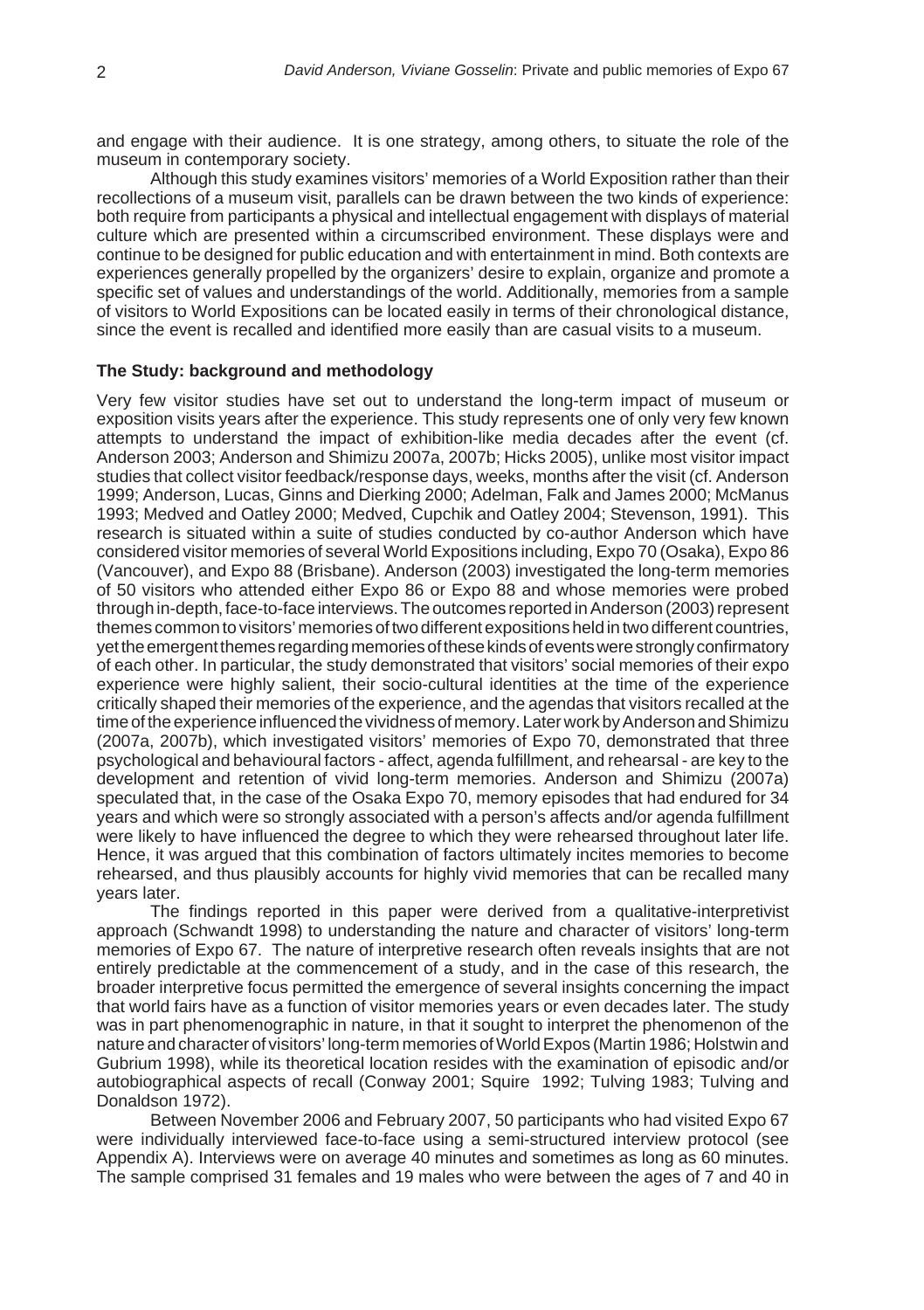1967. Half the participants lived in Greater Vancouver and the other half in the Montreal area. Interviews were conducted by researchers in English (27) or in French (23). The interviews were conducted in the language in which the participants felt the most comfortable articulating their memories of the event. All Vancouver-based interviews were conducted in English and all but two Montreal-based interviews were conducted in French. The cultural/ethnic background of participants consisted of a majority of Canada-born Caucasians with the exception of one Aboriginal woman, one African-American, and three Caucasians who had recently immigrated to Canada at the time of Expo 67.

Interviews took place in community centres, on university campuses and in the homes of interviewees. Participants were voluntarily recruited to participate in the study by means of electronic posters sent via list-serve. The advertisement cited the objectives of the study and called for participants of diverse ages who visited the exposition at least once. The advertisement stressed that participants did not need a detailed memory of Expo 67 in order to participate in the study. The interview questions followed the semi-structured interview protocol, and were conducted in a relaxed conversational manner and probed issues such as the spontaneous recall of Expo memories; episodic memories of events, occurrences and happenings during their visit(s); social aspects of their visit including stories and events that participants could recall in relation to their social context; and their socio-cultural identity (or identities) in 1967, such as their stage of life, interests and occupations. The final interview question prompted participants to discuss the significance of Expo 67 for Quebec and/or Canada.

Over 350 of these episodic memories<sup>1</sup> were discerned from fifty participants' interviews and form the basis of thematic analysis. *Episodic memory* in this study was defined as the recollection of singular events in the life of a person. It is what a person remembers feeling, thinking, seeing and doing. It is the memory of life experiences seen through the individuals' perspective and mediated through identity of the individual. Concern about the *accuracy* of participants' memories was not a focus of the study. It is known that long-term memory is a contingent. evolving, and subjective account of thoughts, events and experiences that took place in the life of individuals. Moreover, it is well accepted that subsequent experiences and time may re-shape the way experiences are remembered and conceptualized in the life script (Bruner 1994; Freeman 1993; Neisser and Fivush 1994; Bielick and Karns 1998; Ellenbogen 2002). Hence, in this study, the qualitatively rich memories described by the participants were considered their 'current reality' (or 'subjective reality') of the recalled events from 1967.

World's Fair historian R.W. Rydell (2006) has recently provided a comprehensive literature review of world fairs, reiterating the historical and symbiotic relationship between museums and World's Fairs. While asserting the relevance of post-structural analysis in understanding the role of world fairs in shaping modernity, Rydell alludes to a range of promising research avenues concerning the complex story of this cultural institution. One of the understudied aspects identified is the issue of human agency and particularly the visitors' meaningmaking abilities. Rydell also comments on the general paucity of studies of fair visitors in the academic literature and there are, of course, obvious limitations to what we can find out about visitors' experiences to past expositions. However, whilst admission statistics, marketing surveys and newspaper editorial coverage may be the primary sources of data about visitors to World's Fairs in the historical past, Expo 67 provides a more immediate and exceptional opportunity for a memory study which analyzes visitor's experiences first hand. This paper will, in part, fill this research gap by considering the question of World's fair memories in relation to visitor's agency.

#### *EXPO 67- key features of the experiential case*

Expo '67 was staged from April to October 1967 in Montreal, Quebec. It spanned more than 900 acres, partly built on two man-made islands in the St-Lawrence River. It qualified as a first-category Fair, a universal, international exposition officially defined as 'one at which various countries construct their own pavilions and which constitutes a living testimony of the contemporary epoch.'2 Attendance reached fifty-three million visitors; almost doubling predictions. The exposition surpassed everyone's expectation in scope and quality. With a less experienced team and a tighter timeline than at the other previous expositions, the organizers managed to produce the second largest World's Fair by attendance ever held, hosting sixty-one participating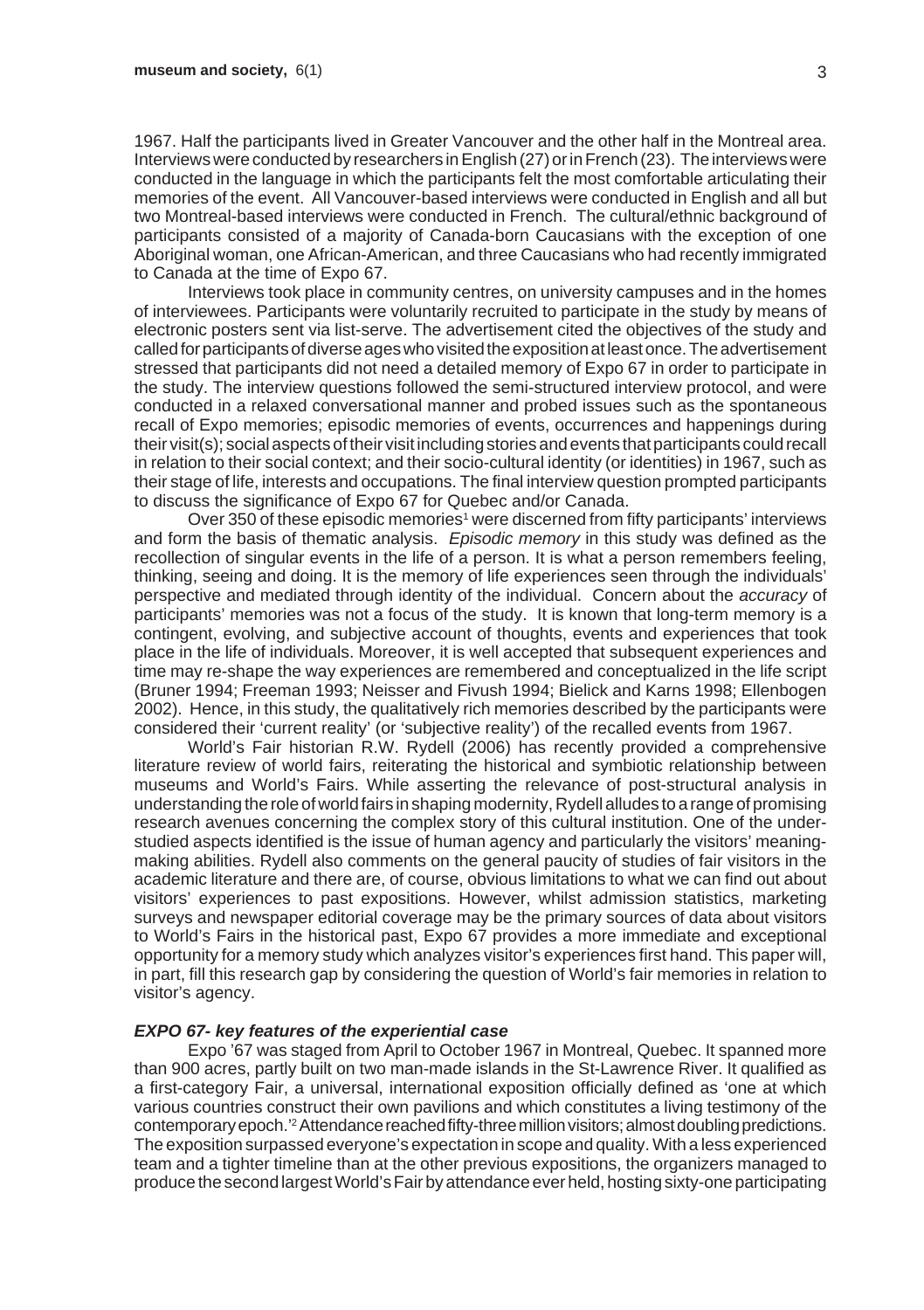countries. The creation of Expo 67 was linked to important infrastructural projects of Montreal: a subway system, roads, bridges, slum clearance, hotels and theatres. The theme of the Fair, 'Man and his World'<sup>3</sup> expressed humanistic interests in exploring man's ability to interact with nature and each other. In the countercultural atmosphere of the late sixties, while war raged in Vietnam and Soviets and Americans competed in the space race, the Fair's organizers 'made a deliberate point that their event would not be a showcase for what they described as "cold technology"' (Mattie 1998: 228).



*Fig. 1. View of Expo 67 (Photograph by Ross R. Rupert)*

#### **Data analysis and interpretation**

The analysis and interpretation of data exposes both the uniqueness and commonalities of participants' Expo 67 memories. Emergent themes will be discussed first in *Remembering the Self* where visitors' memories of their experience oscillate between, or fuse, the very personal and Expo 67's intended portrayal of the world and the era*.* The second part of the analysis, *Remembering the Nation*, will launch a discussion about the interplay between individual recollections and the collective memory of cultural productions. The large number of participants' quotes is a deliberate effort to share with readers the texture and nature of these long-term recalls.

#### **I. Remembering the self**

#### *Articulation of memories*

When comparing overall the reports of participants' memories of Expo 67, we found that the level of detail and the number of episodes reported by our subjects varied<sup>4</sup>. However, our analysis showed that the backdrop to the fifty participants' 'Expo narratives' (travelling, site exploring, being impressed by the setting, etc.) was, on the surface, similar from one participant's account to another. However, the characteristics of the actors and the conditions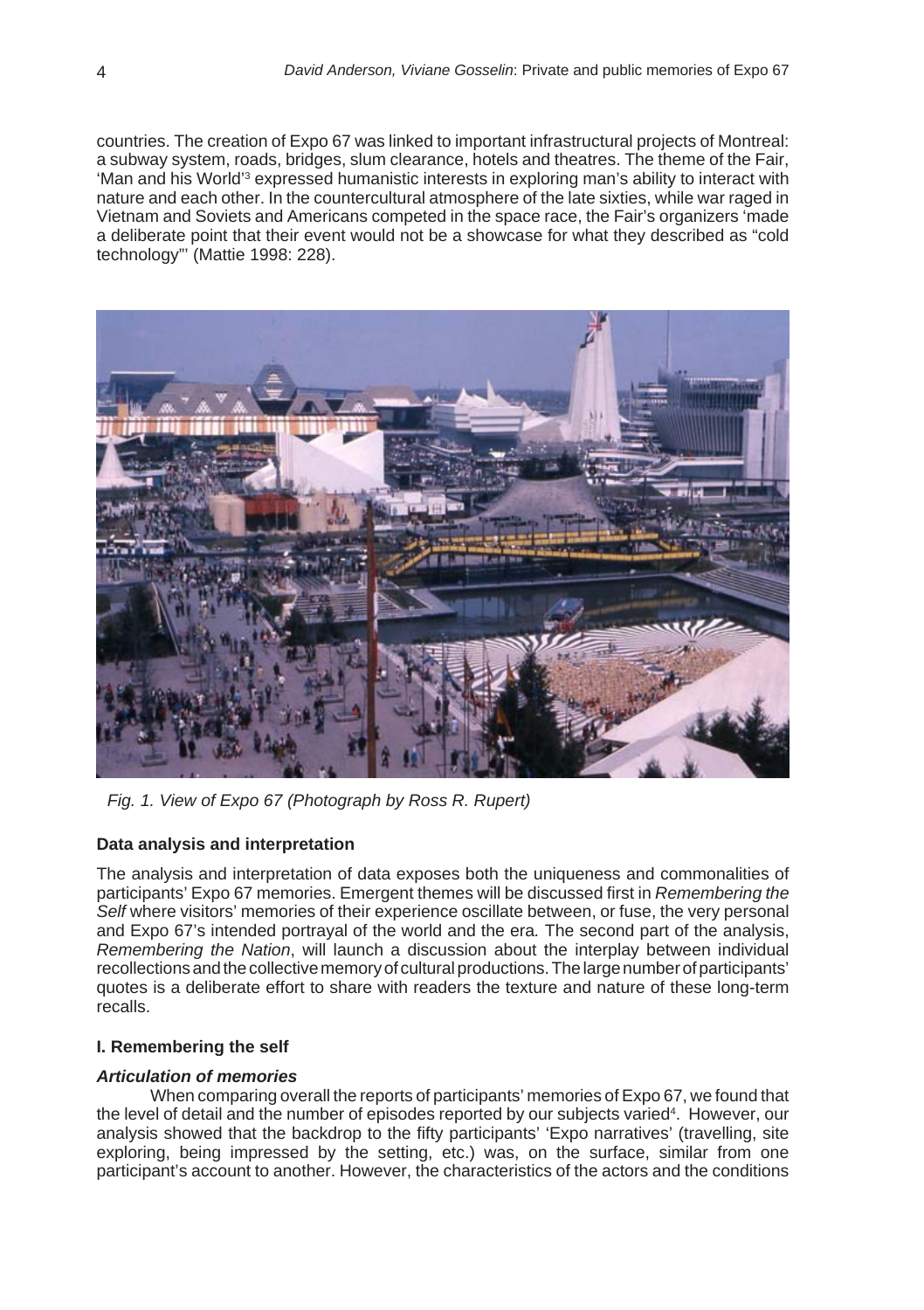

*Fig. 2. Flag court at Expo 67 (Photograph by Ross R. Rupert)*

in which the plot unfolded, once we got beyond the surface-level analysis, differed tremendously. It seems apparent from this and other studies (cf. Anderson, Storkdieck and Spock 2007) that a wide range of variables such as visitor characteristics (age, gender, occupation, personal interests, and cultural background) mediated the way memory was encoded. Episodic memories are idiosyncratic and at times, mundane and yet they are indicative of the individual's identity, sensitivity and worldview at the time the memories were etched. The following interview segments from three participants provide exemplars of the heterogeneity, and richness of recollected episodes.

We were about to take the Metro [subway] to go to the Expo site, when suddenly a group of policeman came to us and pushed us aside saying "Make way! Make way!" We then saw General de Gaulle walking to the metro with his entourage. The President of France was taking the Metro to go to Expo site; imagine that! It went so fast. I was so close to him, I could have touched him! Later on we went to see him at the French pavilion and in the crowd, somebody yelled 'Assassin'. The man was immediately arrested. It had to do with the conflicts in Algeria, I think. It is the following day that General de Gaulle made his *famous* statement at the municipal hall. We went back to our hostel and talked about this incident with our new American friends.<sup>5</sup> The participant refers to General de Gaulle's speech of July 25, 1967 at Montreal City Hall where he made evident his support for Quebec's separatist movement.

*(Participant #32, 17- year-old man, Anglophone, travelling with one friend from Nova Scotia; they visited Expo for a full week. Today: Quebec resident)*

One thing surprised me. In Montreal, people when taking the bus, would push each other. They were very rude. So I thought, 'What will happen when they'll take the Metro at Expo?' Nothing bad happened. People were so civilized; all in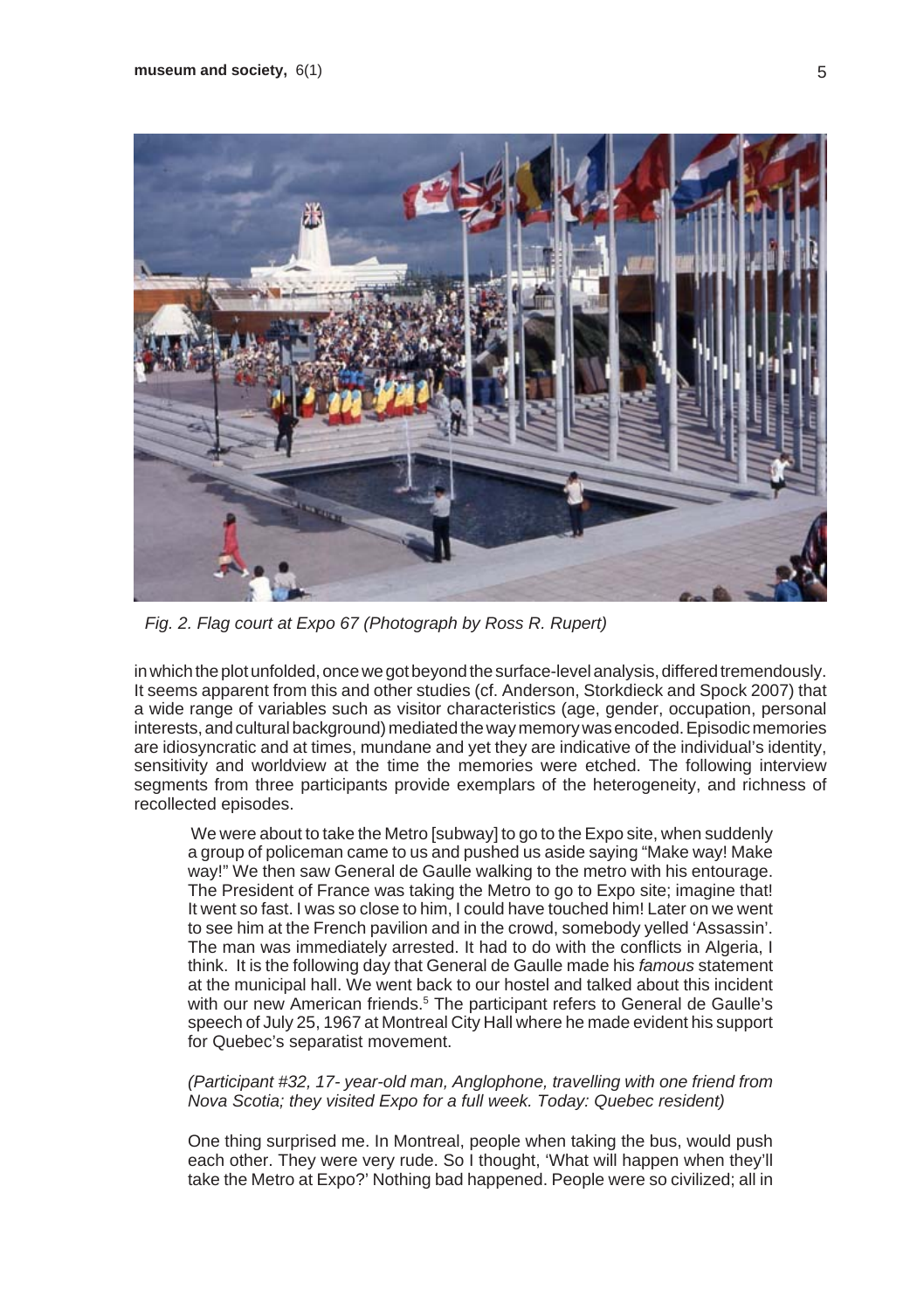ranks; same thing on Expo Site. I remember saying to my relatives from out-oftown, 'Don't worry, people are very respectful'. Same thing when we would be waiting in line to get in the pavilions. The cleanliness was also surprising; so many people and yet nobody misbehaving. *(Participant # 29, 32-year-old man, Francophone from Montreal, worked as an engineer, visited several times (20+) with family and relatives. Today: Quebec resident)*

We waited two hours to taste lobster. Being Jewish it was the first time we were going to eat lobster; it's not kosher food. When it came time to order, we all ordered lobster except one of the girls ordered sole - she had chickened out at the last moment. We were furious! We kept talking about it [this incident] years after. *(Participant # 4, 17-year-old woman, Anglophone, travelled from Toronto with three other girlfriends; all four had just graduated from high school. Visited Expo 67 a full week. Today: BC resident)*

Factors affecting memory vividness can be seen at work: *affect* in the form of recalled excitement, surprise, frustration and *rehearsal* of the experience in the form of subsequent discussions with friends and relatives, or reminiscing the experience from personal photographs. These factors are noticeably modulated by visitor's characteristics such as age and specific interests. These accounts of Expo 67 do evoke important aspects of the events: the visit of the French President, the behaviour of the crowd, the waiting time before entering pavilions and the cleanliness of the site. But in contrast to what we learn from the official historical records, they are overtly saturated with personal details, feelings and judgments making the event and self remembered simultaneously. The re-framing of these episodes captured dominant aspects of

their identity at the time of the visit. Participant #32 for example situates his visit as his first real trip as a young independent adult: 'We had a summer job waiting for us back home, and we were just ready for an adventure.' Visitor #29 a young father, recalls thoroughly enjoying acting as a guide at Expo 67 for his out-of-town relatives and seeing the various displays through the eyes of his children and nephews. Participant #26, a parent, reminisces dressing smartly the family for the days' visit to Expo (See Fig. 3). Participant #4 remembers clearly feeling happy to 'be functioning as an adult… We felt intelligent and about to be educated' referring to her and her friends about to start their university degree. These recollections suggest that the exposition has an enduring relationship to the participants' identity and actions (including feelings and thoughts). It is these interactions with exhibits, displays, environments and people that are remembered. The significance of these interactions however must also be considered within a particular socio-historical context that impacts the nature of the memories. The identification of themes in the memories does help account for these contextual<br>components.



Fig. 3. Dressed smartly for the visit to Expo *(Photograph by Giselle Roy)*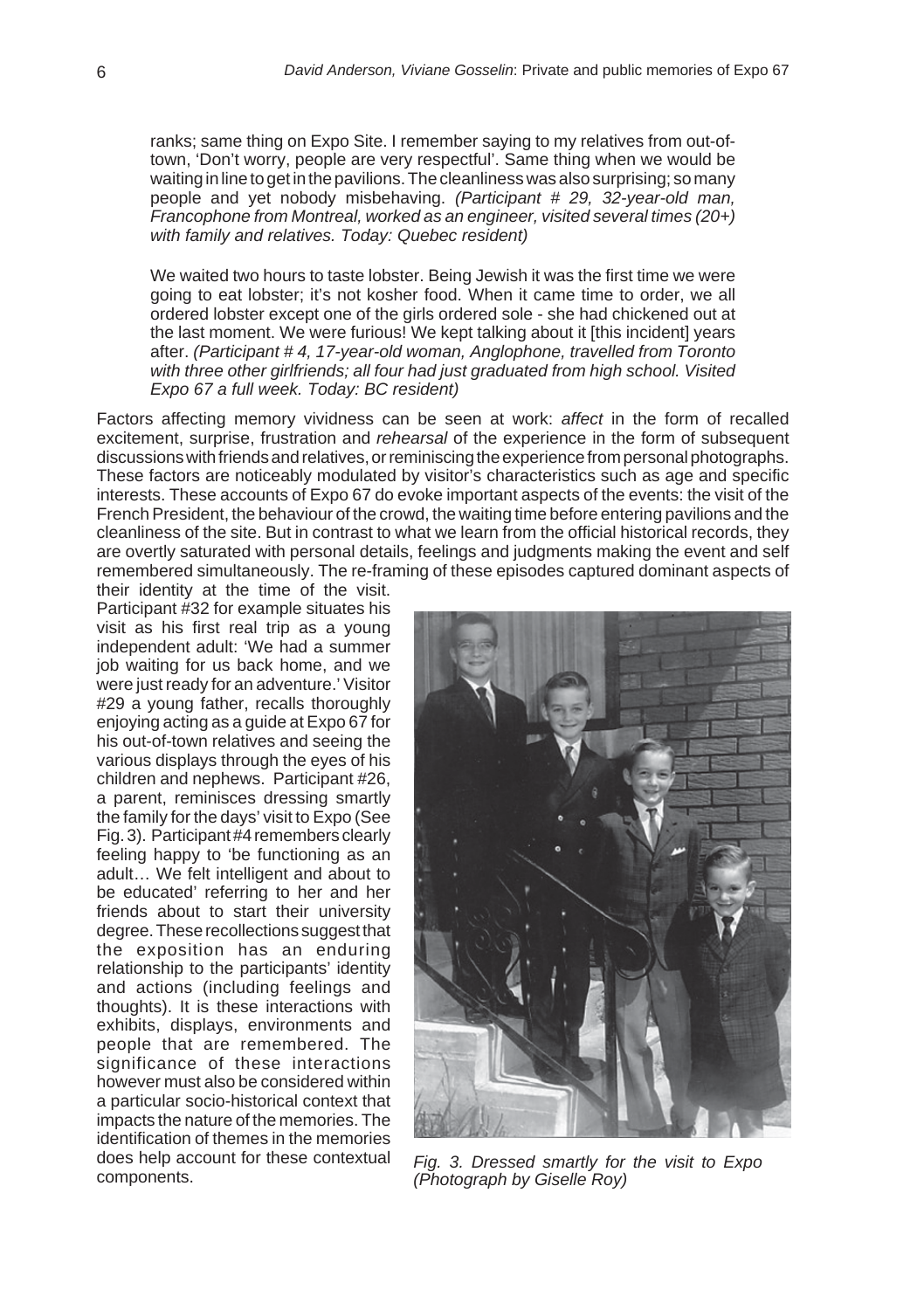## *Emerging themes across participants' memories*

Amid the range of Expo narratives, common themes emerged regardless of participants' linguistic and cultural differences. Three predominant themes emerged from our interpretive analysis and linked memories associated with (a) technological innovations (the intended portrayal and representations of the world and the era), and (b) otherness (the personal or mediated meeting with other cultures, mostly perceived as exotic), and (c) mundane episodes (the seemingly insignificant, but highly important personal experiences of the individual).

The presence of the first two themes in participants' memories, representing two-thirds of the recalled episodes, concurs with the established view expressed in the World's Fair literature that universal expositions are 'giant rituals' of modernity; bold expressions of nationalism affirming cultural identity and economic competence through very sophisticated displays of material and living cultures associated with technological progress, racial and cultural taxonomies and the exotic (Kirshenblatt-Gimblett 1998; Rydell 1994; Willinsky 1998) Below is an inventory of common memories amongst participants that demonstrate a keen interest and curiosity about technological innovations, and otherness. Each participant recalled only a few of the following memories; the frequency of these memories is indicated beside each memory.

#### *Displays of technological innovations*

These recollections speak of novelty, kinaesthetic and aesthetic experiences related to personal encounters with innovative technologies. In large part, the techno memories spoke of optimism, connecting technological developments with progress: we, human kind, transport better, build better, and entertain better. Here are a few exemplars illustrating the articulation of this theme in participants' recollections.

We went to the US pavilion. We entered through with the monorail. I felt intense happiness and awe. My eyes weren't big enough to see everything. I took an escalator. There were space shuttles, I think. Apollo? *(Participant #48, 8-yearold male, Francophone, living in Quebec visiting with parents and 6 siblings. Visited Expo 67 once. Today: Quebec resident)*

When taking the metro to the site, I was really conscious we were going under water to get to the island. I was quite anxious. It's quite something when you think about it, travelling in a train underwater. I eventually calmed down and felt safer. *(Participant #28, 10-year- old female, Anglophone, living in Ontario, visiting with parents. Visited Expo for one week. Today: Quebec resident)*

Bell pavilion had this 360-degree cinema. We were very impressed. We kept wondering how they did this. It's as if we were entering the image. It was on Canada. There were the RCMPs with their horse deployment/parade. It was unique. It was about showing off cutting-edge technology. They were talking about the technology but I can't remember the details.*(Participant # 27, 40-yearold female, Francophone, living in Quebec, visiting with mother. Visited Expo three or four times. Today: Quebec resident)*

### *Displays of the exotic others*

The fascination with other (mostly non-Western) cultures is embodied in statements concerned with 'out-of-the-ordinary' architecture, people, objects or animals. Terms like 'bizarre', 'mysterious', 'strange', 'colourful', were often used to describe the exotic displays. It spoke of curiosity and openness to cultural differences. Following are a few interview excerpts that exemplify this key theme.

I remember visiting the USSR pavilion and feeling there was something a bit bizarre about visiting the "cold war enemy" and then realizing they were just like us. *(Participant #16, 25-year-old female, Anglophone, visiting from Alberta with husband and toddler. Visited Expo 67 for one week. Today: BC resident)*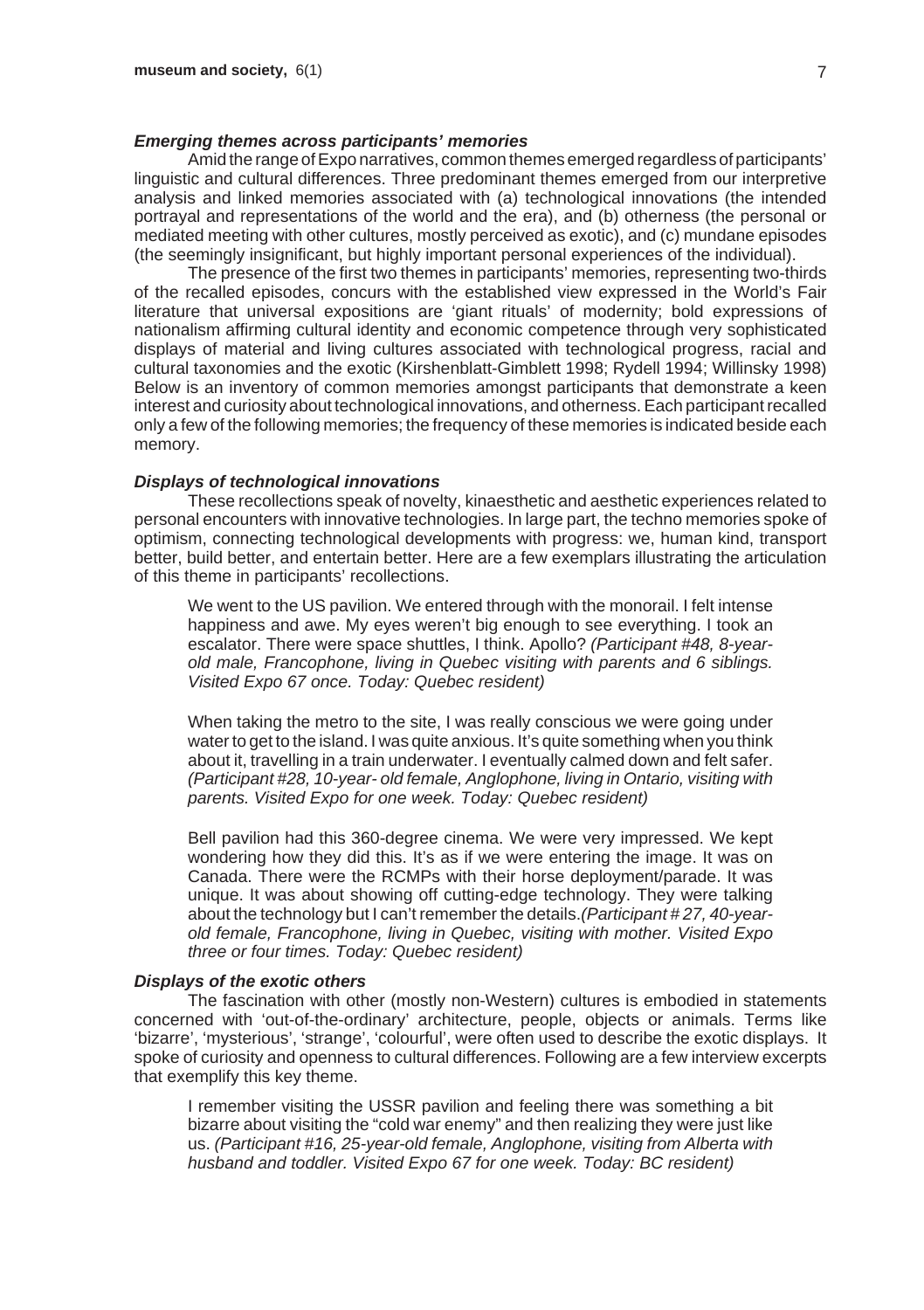| Nature of technological innovations                                                                                                                                                                                                                                                                                                                                                                                                                                                                                                                                                                                                                                                                                                                                                                                                                                                                                                                                                                                                                                                                                  | <b>Nature of otherness memories</b>                                                                                                                                                                                                                                                                                                                                                                                                                             |
|----------------------------------------------------------------------------------------------------------------------------------------------------------------------------------------------------------------------------------------------------------------------------------------------------------------------------------------------------------------------------------------------------------------------------------------------------------------------------------------------------------------------------------------------------------------------------------------------------------------------------------------------------------------------------------------------------------------------------------------------------------------------------------------------------------------------------------------------------------------------------------------------------------------------------------------------------------------------------------------------------------------------------------------------------------------------------------------------------------------------|-----------------------------------------------------------------------------------------------------------------------------------------------------------------------------------------------------------------------------------------------------------------------------------------------------------------------------------------------------------------------------------------------------------------------------------------------------------------|
| memories                                                                                                                                                                                                                                                                                                                                                                                                                                                                                                                                                                                                                                                                                                                                                                                                                                                                                                                                                                                                                                                                                                             |                                                                                                                                                                                                                                                                                                                                                                                                                                                                 |
| Entering, traveling, walking in the new<br>subway (5)<br>Entering, touching, seeing, walking in<br>Geodesic dome (US pavilion) (13)<br>Entering, admiring structures of<br>suspended tent (German pavilion) (6)<br>Watching, walking on, the man-made<br>$\blacksquare$<br>islands on which the Expo site was<br>built (3)<br>Seeing, traveling on, watching from<br>the suspended monorail (9)<br>Seeing up close the NASA display in<br>the US pavilion $(4)$<br>Seeing from bridge, up close, visiting<br>inside Habitat 67: residential complex<br>made of prefabricated, superimposed<br>cubicles (5)<br>Watching, feeling dizzy, feeling<br>immersed by a 360-degree film<br>production titled "Canada 67" at the<br>Telephone pavilion (16)<br>Watching, responding to facilitators,<br>multimedia interactive production<br>(polyvision, diapolyecran and kino-<br>automat at the Czech pavilion (6)<br>Touching, seeing, getting in a<br>particular display having to do with<br>technological innovations i.e the<br>talking chairs in the Australian<br>pavilion, new rides at the amusement<br>park (15) | Eating and smelling exotic food (28)<br>Meeting/ listening/ conversing with<br>foreigners (for out-of-province<br>Anglophones, French culture was<br>$exotic)$ (11)<br>Hearing and seeing traditional<br>musical/dance performances from<br>various cultures (11)<br>Seeing, touching, climbing exotic<br>objects, animals (20)<br>Going through, touching, seeing non-<br>Western pavilion architectures<br>(Thailand, Iran, African, Mexican,<br>Ceylon) (25) |
|                                                                                                                                                                                                                                                                                                                                                                                                                                                                                                                                                                                                                                                                                                                                                                                                                                                                                                                                                                                                                                                                                                                      |                                                                                                                                                                                                                                                                                                                                                                                                                                                                 |

# **Table 1 - Nature of memories associated with fascination with technological innovations and otherness.**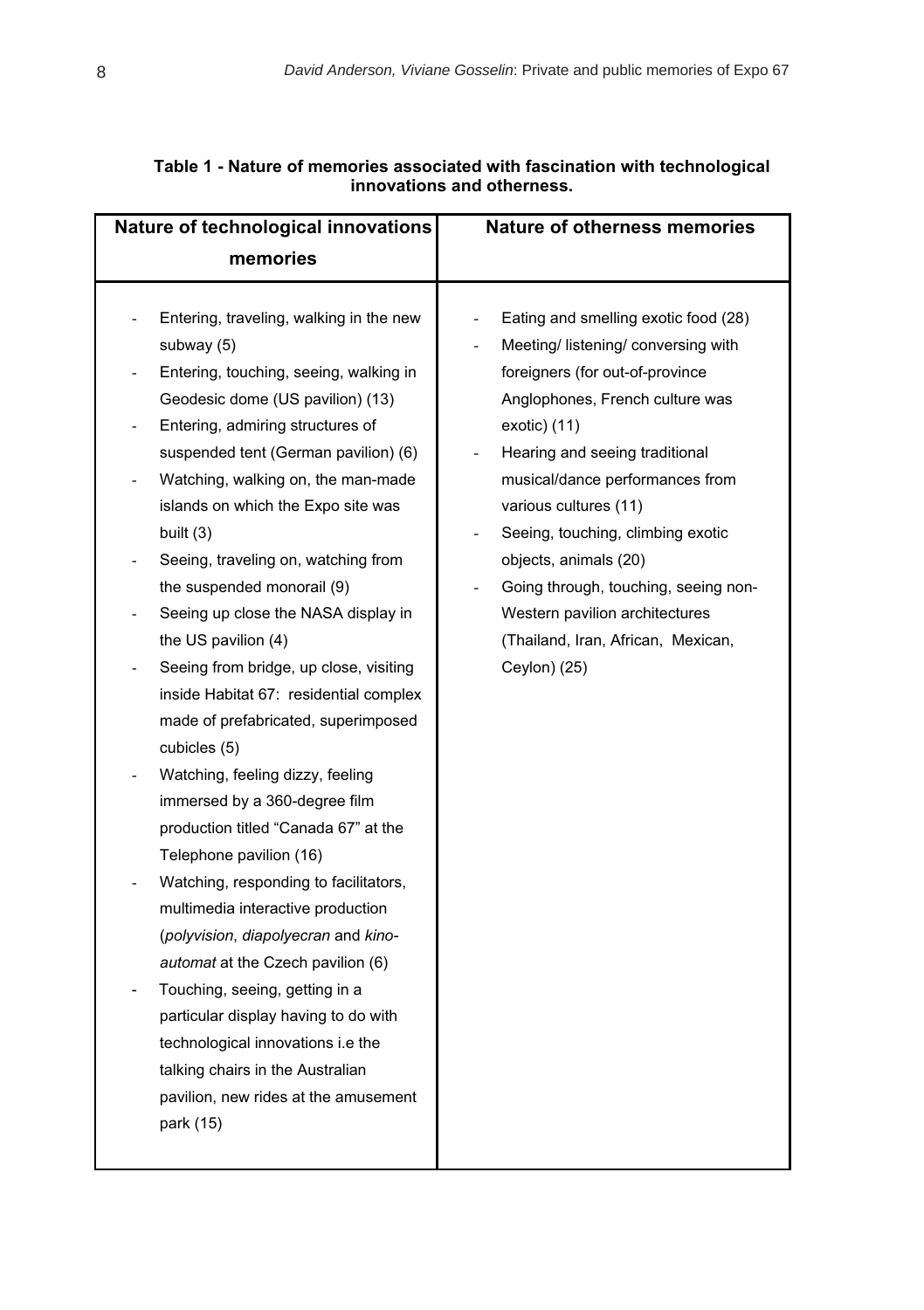In the Iran pavilion there was a demonstration that impressed me a lot with an artisan dressed in white with some kind of turban. He was doing ceramic, or paper. I remember seeing him working as he was sitting. It was totally outside of my daily life, my little neighbourhood. The building had large blue columns, with glass. It represented wealth and luxury. It was like Disneyland transformed in real. It was an architecture I didn't know. It wasn't a brick building. *(Participant #33, 12-year-old female, Francophone, visiting with friends, or relatives. Visited Expo over thirty times. Today: Quebec resident)*

I remember artisans making glass-making demonstrations at the Czech Pavilion. It was intricate work. I had never seen anything like it. It impressed me. *(Participant #1, 26-year-old male, Anglophone, visiting from Nova Scotia with wife. Visited Expo for three days. Today: BC resident)*

I remember the Chinese pavilion. It wasn't very busy. It was during the reign of Mao. I remember purchasing the little red book of Mao. I was curious to read it because I knew it had played a role in the Cultural Revolution. *(Participant #30, 27-year-old female Francophone, mother of two, lived in Montreal region. Visited Expo over 10 times. Today: Quebec resident)*

#### *Recalling technological innovations and otherness*

Given the prevalence of these themes in the visitors' mnemonic script one could argue that these participant-visitors performed according to World's Fair promoters' expectations in regard to an enthusiastic reception, and as this study demonstrates, had salient memories of technological progress and novel encounters with different and 'exotic' cultures. From their inception, showcasing of technological advancements and the display of cultures of the world (divided by cultures of the colonizers and colonized) were always key components of universal expositions. As Rydell (1984, 1994, 2006) explains, World's Fairs were complex events that served multiple purposes; nation-building being a central one. Expositions, just like museum exhibitions, were seen as a great vehicle to educate the public about cultural taxonomies and the necessity to embrace science and technologies for the development of strong modern nations. Conversely, any nations/cultures that did not subscribe to these ideals of scientific progress were perceived as less sophisticated. Participant's memories evoke this reality: economically powerful countries were appreciated for their ability to display technologies (even though aspects of traditions were on display); the smaller economic players for their displays of exotic traditions. In large part, their responses to exhibitions became an appreciation and differentiation for human inventiveness whether folkloric or technological that acted as reaffirmations and consolidations of a social representation conforming and extending to the beliefs, values and interests of dominant corporative, political, and scientific authorities. As Rydell (2006) has emphasized, World's Fairs are 'embedded in particular cultural, national and globalizing political economies'. The production and reception of Expo 67 must be situated within a particular era. While embracing canons of modernity (fascination for technology and the exotic Other) western countries in the 1960s were developing new consciousness after witnessing two World Wars, the brutal violence of European colonization and the environmental effect of over-consumption. Participants' accounts describing, for example, their first encounters with images of the Holocaust, or the devastating impact of the residential school system on aboriginal communities, or their visits to *communist* pavilions during the cold war period attest to a new awareness and willingness on the part of fair producers and visitors to engage with the less celebratory side of modernity's rationalism and ideal of progress. Yet, even with the presence of this critical component in memories, participants generally regarded technological progress as a way to envision a better future.

#### *Remembering the seemingly mundane*

The third theme emerging from the participants' memories consists of recalls of mundane/banal episodes that derived from the Expo experience. They constitute close to onethird of the memories recalled during interviews. The theme of mundane memories has not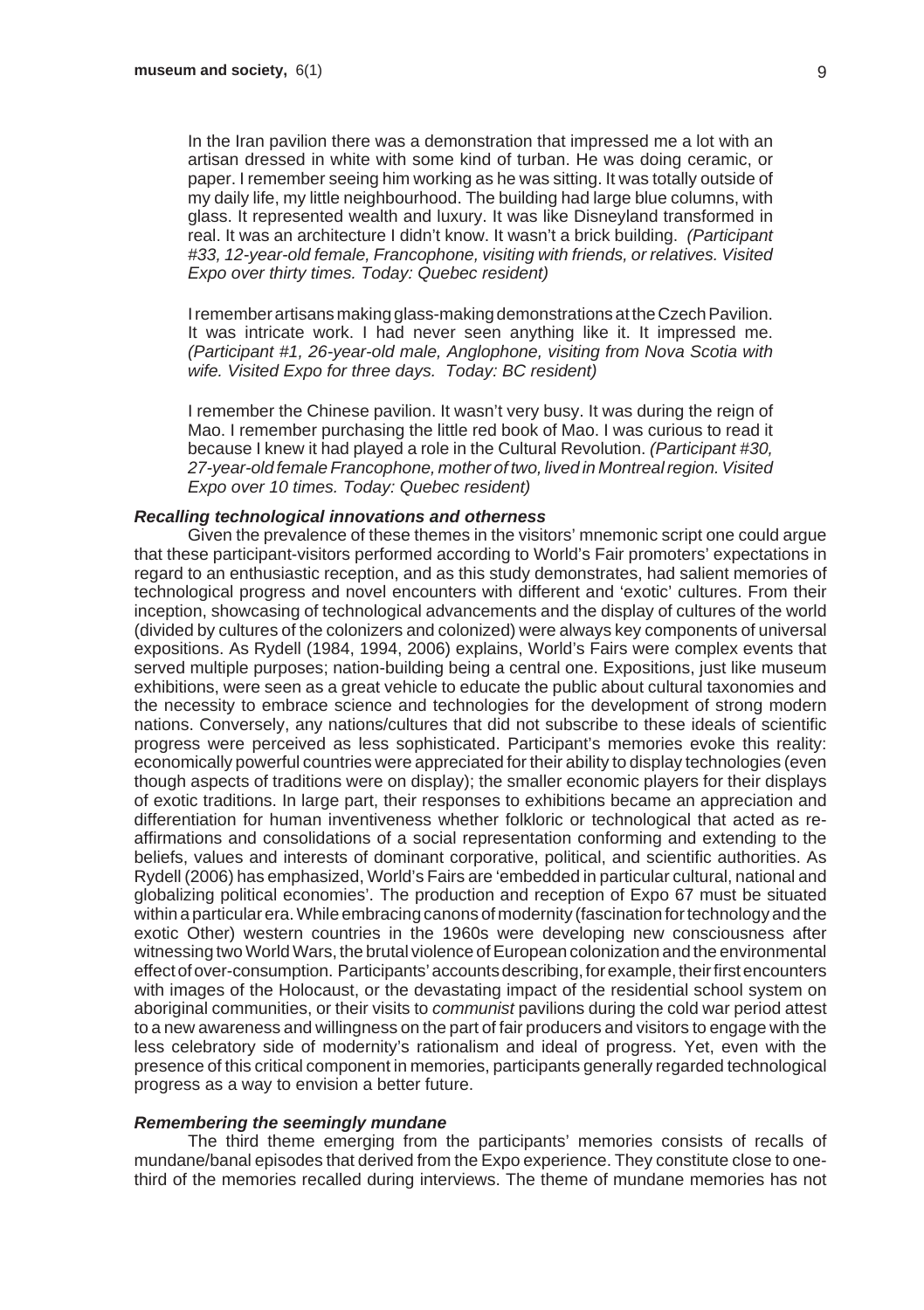received a great deal of attention in visitor studies. Perhaps because most of these memories do not seem at first glance to bear much relation to the nature and purpose associated with producing or visiting expositions. For example, anecdotes such as wearing a particular pair of shoes, having a fight with a spouse, watching one's toddler's first steps, losing the car in the parking lot, Expo 67 acts as a backdrop. The recalling of these memories may seem trivial from the point of view of exhibit developers but they do hold some meaning for the individuals who remember them. By remembering who they were with and what they did and thought at a particular time and place, these stories contribute to the construction of the self (Bruner 1994; Fivush, Hudson, and Nelson 1983). It could be argued that these mundane memories act as a reminder that the meanings of cultural event activities such as going to world fairs or museums are enmeshed within the larger scope of life performances and process of self-identity formation in the context of modern life.

There are very few people who recall the same innocuous moments, the line-up or queue being an exception. The mundane act of waiting in line is one of the most memorable episodic memories throughout the sample of visitors. It is remembered as a frustrating, but unavoidable, aspect of the experience. Participants' coping stories about the act of waiting in line differ dramatically. Some talk about the pleasure of chatting with foreigners, others discuss the intense heat, the avoidance of line, or their waiting strategies, or bypassing schemes. Why would people remember waiting in line forty years after the occurrence? Perhaps the compliance in regard to the lines or queues of people has to do with the perceived importance of the event and the disciplining of the body discussed in the work of Foucault (1980, 1981) and Bennett (1995) but it may possibly be a manifestation of individual's responses to the contingencies of modern life.

#### *Historical/structural forces and visitor agency*

It could be argued that the *educational* effect of World's Fairs (or the learning of cultural taxonomies benefiting the Western world) is evidenced in the memories of participants; and that these testimonies give weight to the notion pursued by museum scholars that exhibitions and expositions have the ability to shape visitors' attitudes and beliefs. However, the phenomenographic approach to studying visitors' long-term memory of fairs also brings something new to the discussion: it invites researchers to consider the integration and appropriation of 'World's Fair memories' into the larger scheme of the visitors' life script. In bringing out the diversity of participants' accounts as they describe their visit the approach acts as a reminder that visitors *participated* in the event in their unique ways. By 'taking part in', and 'being part of', each person contributed to shaping the event that was Expo 67. There would have been no Expo 67 without its visitors. Furthermore, despite the attempts by the promoters and organizers (states officials, bureaucrats, designers) to direct visitors' behaviour, visitors decided on the nature and combination of the itinerary, activities, frequency of visits and social groupings. The agency of visitors continued to be expressed in the way that they remembered and shared their experiences of Expo with others. This argument expresses the tension involved in analyzing visitors as recipients of dominant values conveyed through displays of material culture whilst also considering the visitors' ability to negotiate meanings based on their individual features, life experience, and the particular context of the visit. The richness and diversity of participants' memories are indicative of this individual ability to discriminate and to construct meaning within a particular socio-historical frame.

#### **II. Remembering the nation**

#### *Discussions about the importance of Expo 67 for Quebec and Canada*

World's Fairs have been identified as a catalyst for nationalistic sentiments and Expo 67 is no exception. It was recognized by the media as *the* centennial party for the nation; a rendezvous for all Canadians and the world (Fulford 1968; Moore 2007). It was a colossal and concerted effort that resulted in one of the best universal expositions ever produced. It was "The greatest thing we've done as a Nation", according to Peter C. Newman.<sup>6</sup> An enthusiastic international press expressed their amazement and admiration: 'Expo 67 isn't just a World Fair: it has glitter, sex appeal, and it's given impact and meaning to a word that had none: Canada'.<sup>7</sup>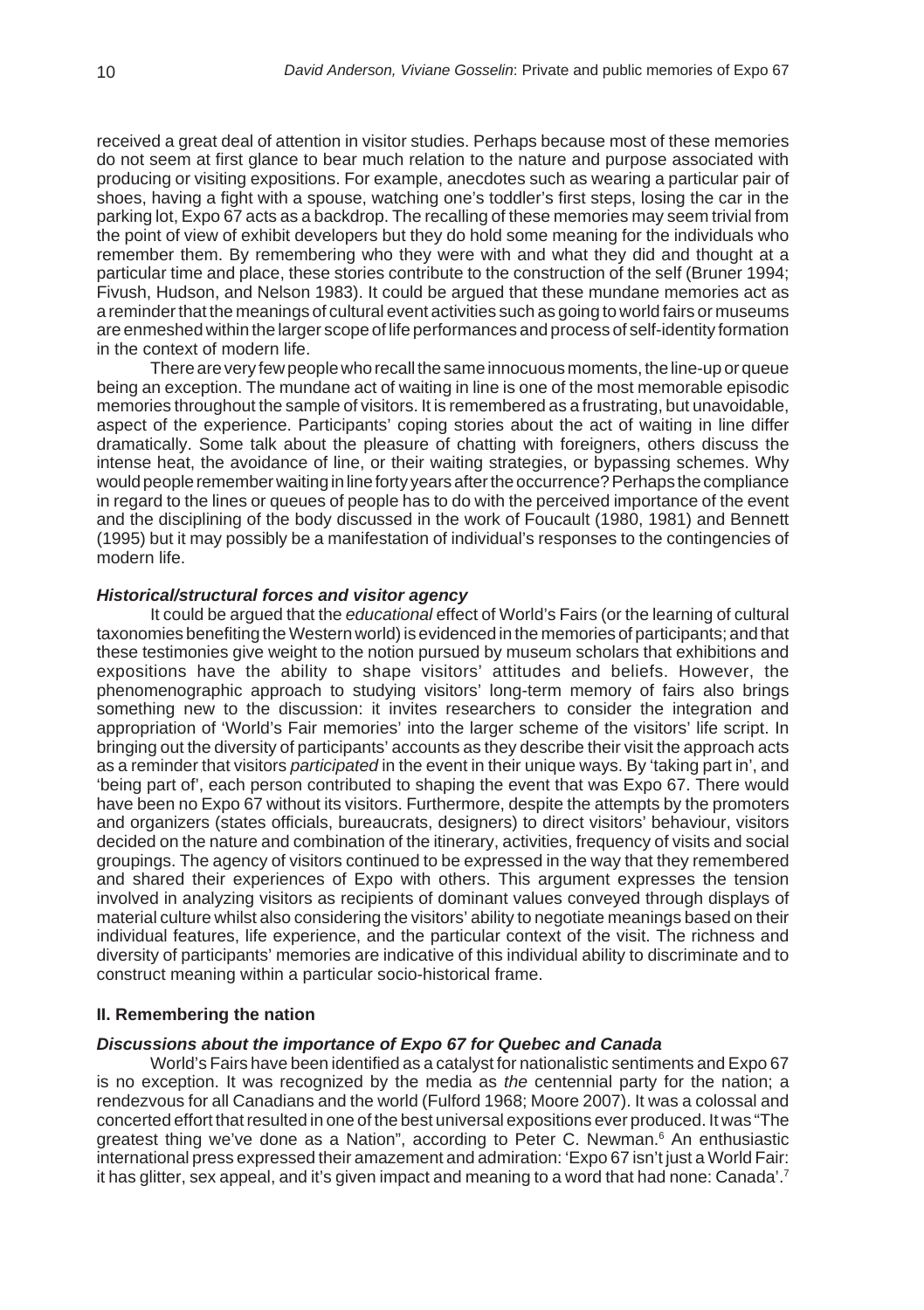"What's got into our good, gray neighbour?'<sup>8</sup> 'The most successful World's Fair in history!'<sup>9</sup> These are all expressions of admiration for the quality and creativity apparent in the making of the Fair, which may have boosted the confidence of the hosts at the time.

The last question of the interview protocol: 'What do you think was the significance of Expo 67 for Quebec and Canada?' referred directly to the impact of large-scale expositions on the collective identity. The researchers wanted to observe the participant's point of view as witness to the event as well as identify possible differences between the Francophone and Anglophone participants. English and French are Canada's two official languages with a majority speaking English with the exception of the Province of Quebec. Cultural differences between these two linguistic communities have long been established (Bothwell 1998; Letourneau 1992; Taylor 1996).

The vast majority of respondents from both linguistic groups agreed on the importance of the event for the nation, and for multiple reasons, which broadly centred around the themes of the scope, quality, originality of the Exposition, and the event's capacity to attract people from all over the world at a time when international travel was a rather exotic and uncommon activity for the general public. We could say that episodic memories related to an appreciation for technological progress and otherness substantiated these patriotic feelings. National pride was associated with the materiality of Expo, which demonstrated the intellectual, cultural, and engineering competence of the hosts (Montreal, Quebec, Canada). The participants' responses to this question seemed to go beyond the scope of the lived memories. The forty years separating them from the event meant that they situated the event within a broader historical scope.

#### *One event, two national narratives*

As mentioned previously, participants' memories tended to be idiosyncratic and highly personalized. The thematically interpreted recollections, described above in the *Remembering Self* section*,* signalled more similarities than differences between the memories of Anglophones and Francophones. Yet, the interpretation and framing of the event's historical significance varied drastically between the two groups. None of the Quebecois Francophones, for example, associated Expo 67 with Canada's centennial (a major source of funding and event promotion came from the Federal Government to celebrate Canada's anniversary). For the Francophone participants, Expo 67 was primarily Quebec's accomplishment and a celebration to which the world was invited. Conversely, none of the Anglophone participants alluded to Expo 67's importance for Quebec. In some ways, one could argue that a federalist discourse would automatically include Quebec and yet it is surprising that, with one exception, none of the respondents expressed a desire to qualify the difference between host province and the rest of the country.

The other divergence between the two groups of participants lies in the positioning of Expo 67 in relation to other historical landmarks within a larger national narrative. Several Anglophone participants felt compelled to situate the fair in relation to cultural tensions either in general terms, or specifically, i.e. it was before the 'animosity between English and French Canadians', 'all-French language laws'10, or 'October Crisis'.11 While none of the Francophones alluded to negative tensions between English/French Canada, many invoked Quebec's backwardness in relation to the rest of the modern world to describe the period preceding Expo 67. Expo 67 was identified as a catalyst, a key event that helped Quebec to 'wake up'. Several Francophone participants associated Expo 67 with 'Quebec's Quiet Revolution', a period of rapid social, political and cultural change when the pervasive influence of the Roman Catholic Church began to decline (Bothwell 1998; Letourneau 1992; Taylor 1996). It is important to note that the two Anglophone participants who were long-time Quebec residents (although they did not reside in Quebec in 1967) shared the same view as the other Anglophone participants residing in British Columbia. This affirms an argument that linguistic/cultural affinities, within the sample at least, took precedence over geographic ones when discussing questions of collective identities.

Halbwachs (1980), to this day an influential memory theorist, coined the term 'collective memory' in the 1920s. He discussed how memories form among people who share a common experience, idea or belief. This kind of shared knowledge, he argued, is sustained through the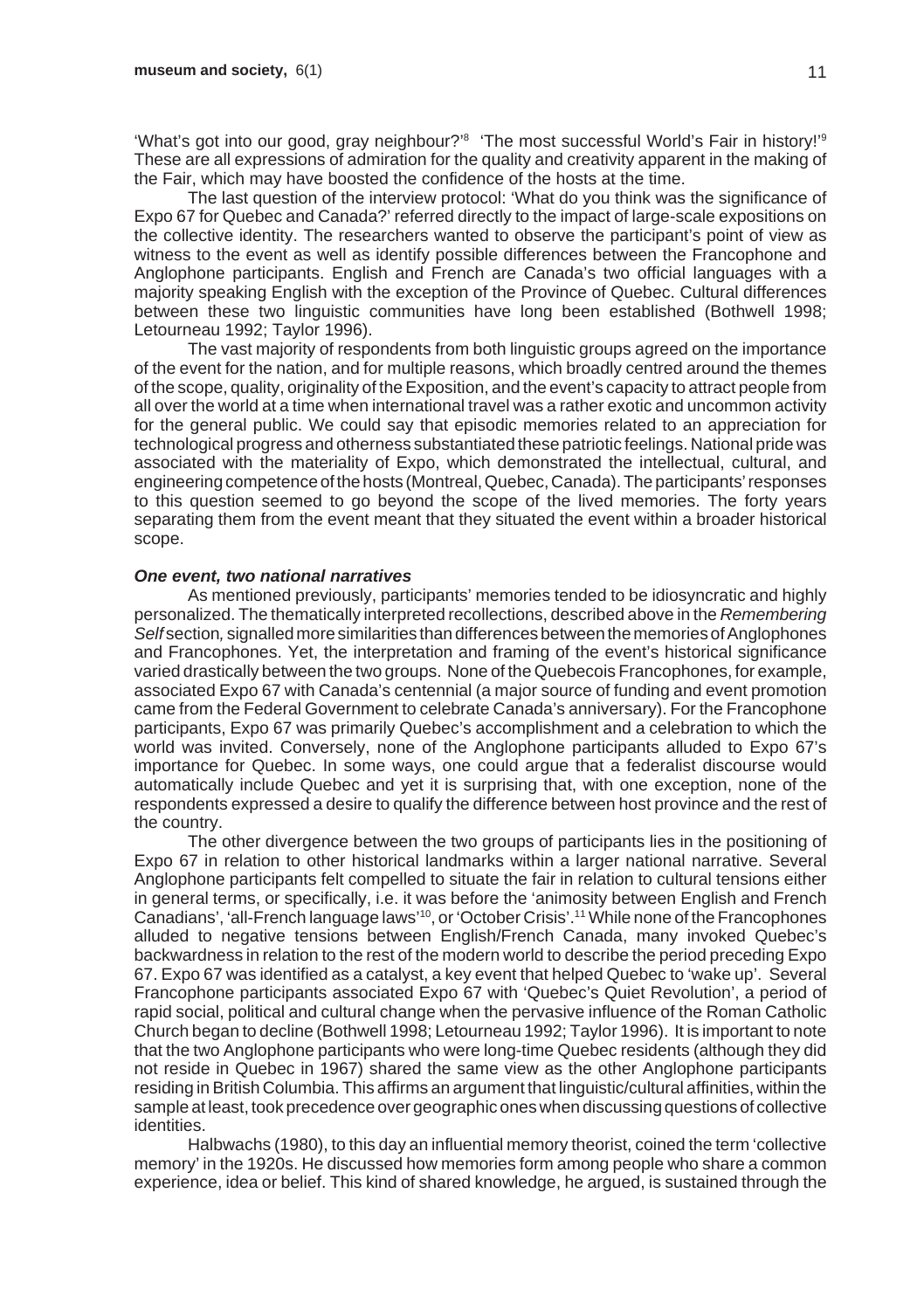act of recalling. Each recall reshapes that memory for the individual and in turn influences the memories of others. Collective memory can be shared by an entire nation or two individuals. For the purpose of the following analysis, and because of the internal consistencies of the two groups' responses, we consider the two groups' memory to be two different collective memories and for argument's sake, we will suggest that they are representative of English Canada and French Quebec sensitivities. Although the sample does not allow for any kind of statistical claims to be made, this initial qualitative exploration may orient future quantitative studies on the subject. The following excerpts are illustrative of the divergence of viewpoint:

 It was tied with Canada's coming of age… It seemed like there were convoys of Canadians on the road going to Expo. The highways had just been re-worked. We had the feeling of sharing an experience with other travellers on the road... The baby boomers were becoming adults… It was before the Trudeau's repatriation of the constitution. We [Canada] were still very tied to the UK. It was an assertive step to host an event of this magnitude. It was part of the Centennial anniversary. It promoted Canadian nationalism. It was a euphoric, high-energy time. It was THE Canadian experience. And it [this high energy] continued through the 1970s 'til the movement crumbled. [Alluding to separatist movement in Quebec]. (*Participant #5, 20-year-old, woman, Anglophone, celebrating her honeymoon by driving from BC to see Expo 67. Today: BC resident)*

It had a major importance for Quebec. The thinkers of the time did a lot in Quebec to trigger 'The Quiet Revolution' but for [the development of] design, and architecture, Expo was pivotal. The intellectuals, such as the authors of 'Refus Global' knew what was going on outside Quebec but for the general population, Expo 67 was a 'wake-up call' for the whole population. Most of us were used to 'suburbs architecture' It was a shock. It influenced the way we designed chairs, furniture… I bet tons of design students were really inspired by this… It was an explosion, and a catalyst of creativity to help accelerate progress. Mayor Drapeau might have foreseen the impact of that Expo. He was a visionary; he helped us get out of our darkness, and backwardness. *(Participant # 42, 10-yearold boy, Francophone, visited Expo over 20 times. Today: Quebec resident. Currently working as a designer in Montreal)*

It was a big deal. It was the first event that gave an international presence to Canadians. It was very meaningful… I remember meeting lots of Canadians in line from all over the country. We really had two communities in Montreal: the Anglophones and the Francophones. Can't tell you about the Francophones but the Anglophones in Montreal felt very Canadian. *(Participant #8, 24-year-old man, Anglophone, was a graduate student in MTL. Visited Expo over 20 times. Today: BC resident)*

Yes, it was undoubtedly very important. It was a very important category of Universal Exposition. The last big one had been in Brussels in 1958… It opened the mind of Canadians and Quebecois. 'The Quiet Revolution' in Quebec had already started. It was very beneficial. We really had to 'get out of the woods'. *(Participant #45, 40-year-old man. Francophone, from Montreal' region. Visited with his wife and in-laws less than five times. Today: Quebec resident)*

Table 2 is a summary of participants' responses to the question of Expo 67's significance for the nation. Given the Quebec/English Canada political and cultural landscape over the past forty years, it is interesting to observe how differences of opinion on questions of national identity between English Canada and Francophone Quebec are echoed in the interpretation of a largescale cultural event supported by multiple governments (municipal, provincial and federal). Quebec's pursuit of political and cultural self-representation and various forms of sovereignty (within or without Canada) emerged in the early 1960s. Heated public debates on these issues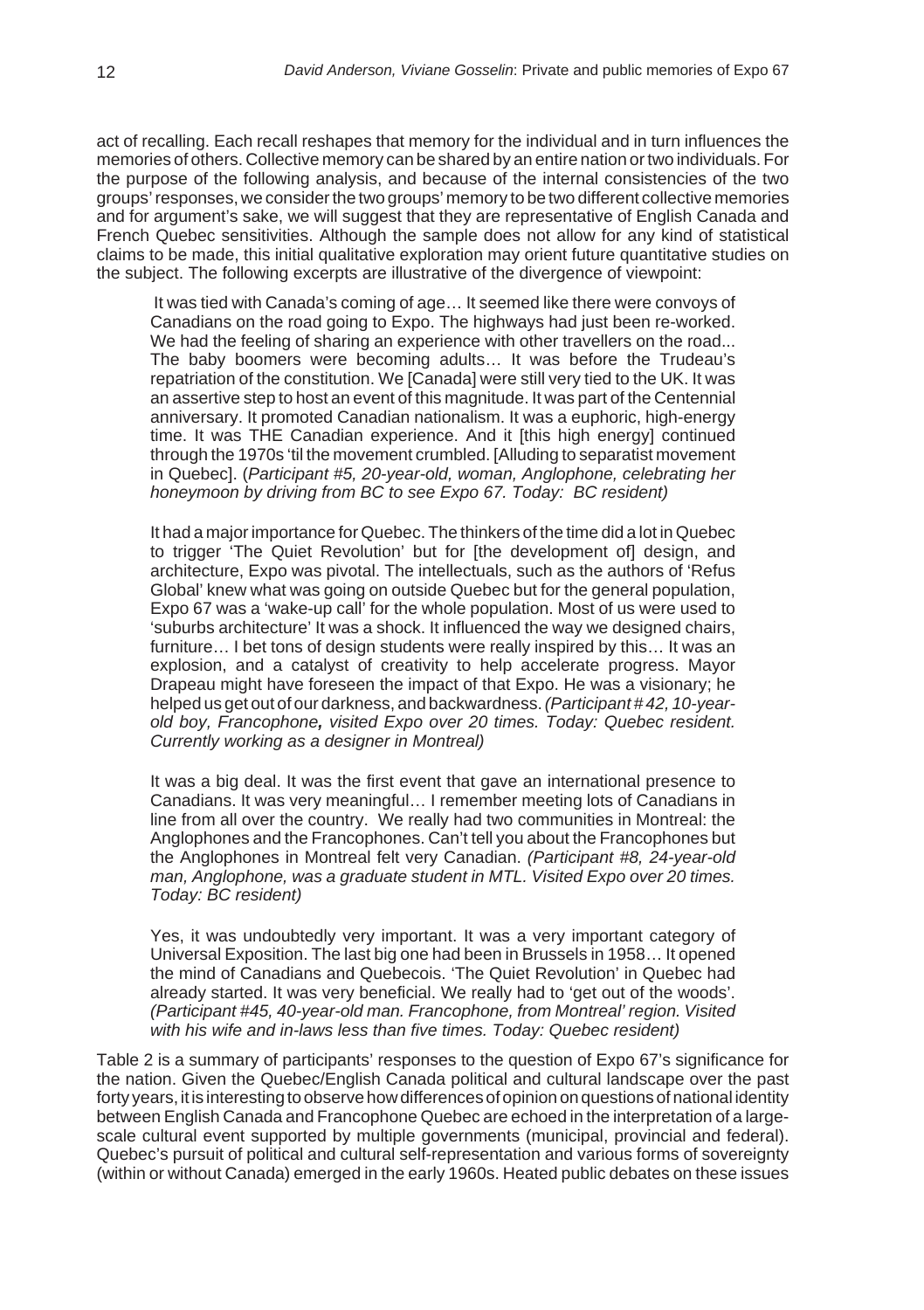| Anglophone BC-resident participants<br>$(\#)$ = Frequency of commentary                  | <b>Francophone Quebec-resident</b><br>participants<br>$#$ ) = Frequency of commentary*                                        |
|------------------------------------------------------------------------------------------|-------------------------------------------------------------------------------------------------------------------------------|
| - The ultimate Canadian experience that<br>summer (3)                                    | - Opened Quebec to the world and the world came<br>to us. (18)                                                                |
| - Canada's coming of age (3)                                                             | - Important moment in Quebec's history (2)                                                                                    |
| - Canada's first meaningful appearance at the<br>international level (6)                 | - Expo inspired people to immigrate to Quebec (2)<br>- Benefited Montreal's infrastructure and<br>construction businesses (2) |
| - It felt very proud to be Canadians (4)                                                 | - It developed creativity of Quebecois, and                                                                                   |
| - Canada's centennial: Expo 67 was the<br>ultimate centennial party (3)                  | transmitted the 'creative bug' to future<br>generations of film makers, artists, architects in<br>Quebec (2)                  |
| - A WOW for the whole Canada (3)                                                         |                                                                                                                               |
| - It influenced a whole generation of designers<br>in the country (2)                    | - The world discovered Quebec and Canada.<br>'Before it was nothing more than just a quiet<br>place. $'(2)$                   |
| - We realized we weren't just British<br>Columbians, we were Canadians (1)               |                                                                                                                               |
| <b>Historical landmarks to situate Expo</b>                                              | <b>Historical landmarks to situate Expo</b>                                                                                   |
| - Expo 67 was before the tension, the animosity<br>between French and English Canada (5) | - Before Expo we [Quebecois] were: backward,<br>secluded, parochial (5)                                                       |
| - Expo 67 was before the French-only law (1)                                             | - Expo is linked with Total Refusal manifesto and<br>with the Quiet Revolution (1)                                            |
| - French people were surprisingly nice and<br>spoke English to me (1)                    | - Contributed to a collective awareness in Quebed                                                                             |
| - The high-energy wave of nationalism<br>crumbled in the early '70s (1)                  | (2)                                                                                                                           |
| - It was pre-Trudeau government. (1)                                                     |                                                                                                                               |
| - After Expo, we [Canadians] never knew as<br>clearly who we were (1)                    |                                                                                                                               |

# **Table 2 - Participants' response to the question of Expo 67's significance to the nation.**

**\*** One of the 23 francophone participants (Participant # 31) did not reside in Quebec at the time of the interview. She currently resides in Ottawa but continues to entertain close working and family ties with Montreal and Quebec francophone culture.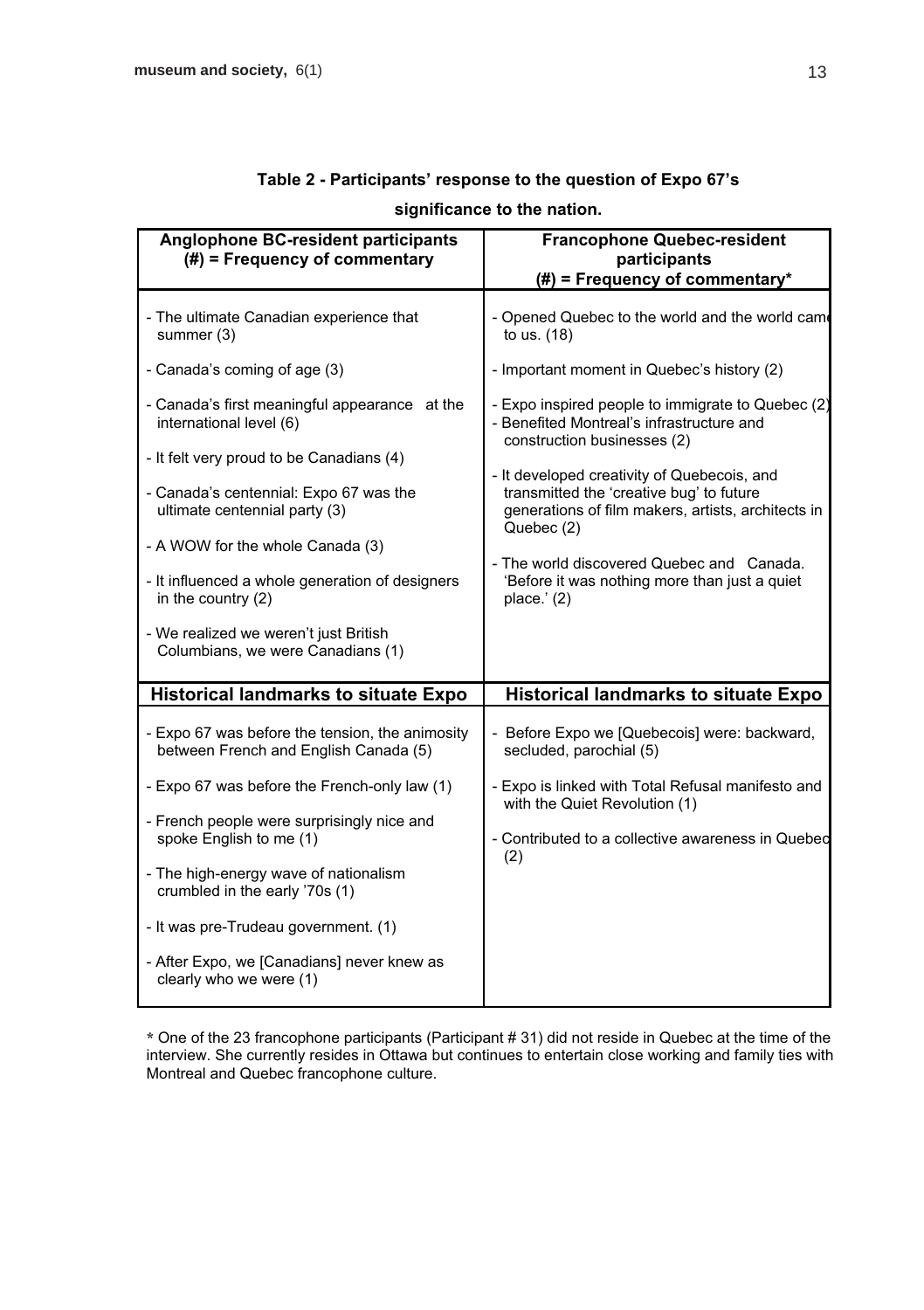have shaped the relationship between English Canada and Quebec over the past 40 years. What became clear in the late 60s is Quebec's sense of itself as a culture/people distinct from the rest of Canada - a situation often met with frustration, or mixed feelings, by English Canada and palpable in the Anglophone participants' memories of Expo 67.12 The object of this paper is not to focus on the relationship between Quebec and Canada, but to discuss how political perspectives embraced by collectives (in this case Anglophone in/outside Quebec and Francophone inside Quebec) affect perceptions of cultural productions.

The participants' explanations are not without foundation and yet the same event is framed in terms of two different historical scripts. As Elsner (1994), pointed out, studying collective memories is not about determining whose memory is most accurate, but rather about examining the consensus of assumptions and prejudices shared by the historian and his audience.13 What is remarkable is the clear appropriation of the same event by two different collectives, for two different national narratives. Clearly, Expo 67 was part of a modern epic for two nations: Canada's and Quebec's. This overlap would confirm Benedict Anderson's definition of nations as imagined political communities '*imagined as both inherently limited and sovereign'* (Anderson 1991: 6). Anderson views the idea of *nation* as a construct, an artificial grouping different from an actual community because it is not (and cannot be) based on daily face-to-face interaction between its members. Instead, members hold in their minds a mental image of their affinity. This is a kinship that manifests itself, among other things, through shared memory.

This idea of collective affinity through shared knowledge has been discussed by several thinkers whose work helps us to interpret the participants' responses. Lyotard (1993) envisioned the process of knowledge legitimation (scientific and non-scientific) through the use of *popular narratives*. Popular narrative, defined by Lyotard, is a central and essential component of society. It is a type of knowledge that is instrumental to the transmission of social tradition. It creates social bonds by providing access to membership through apprenticeship (modelling), language games, and specific transmission pragmatics. Popular narrative ideals are embedded in daily activities and disseminated and reproduced through various channels (families, school, museum, media). The ubiquity of these values and beliefs establishes them as common sense or taken-for-granted and legitimizes them as a result.

We locate Expo 67 within two different and yet overlapping popular narratives of two nations. These national narratives expressed in the memories of participants appropriated Expo 67 because of its ability to demonstrate the nation's modernity through technological achievements. Yet, the two narratives diverge in their historical framing. Several Anglophone participants regard Expo 67 as the last great achievement before Canada became challenged by Quebec's efforts to define itself as culturally different from the rest of Canada. For many Francophone participants, Expo 67 was a pivotal moment where Quebec stopped feeling secluded and non-modern. Wertsch (2004) developed the term *schematic narrative templates* to describe the configuration of collective narratives, which preserve their structure of the plot while interchanging some of the events or actors. The Anglophone's schematic narrative template emphasizes tense aspects of nationhood and the feeling of a weakening relationship between Quebec and the rest of Canada. The schematic narrative template of Francophone participants concerning Expo 67 has to do with Quebec's emancipation as a modern nation (separate from Canada)14. Werstch stressed the role of national leaders in disseminating collective memories through media, school textbooks, cultural policies, and official versions of national history; naturalizing the beliefs of communal belonging. Given the many disconnects (the fragmented memories versus coherent explanations; the banality of episode recalled versus the importance given to the event) between the experience of the visit and the explanation of Expo's significance for the collective, it is apparent that participants relied on sources other than their own experiences to construct their representation of Expo 67's importance to the nation. Foucault's (1980) notion of 'capillaries' is helpful in that it stresses that power struggles are perpetuated in the smallest, most banal manifestations of social relations. In this case, the conflicting patriotic agenda promoted by political histories is obvious even in their interpretation of the same cultural production.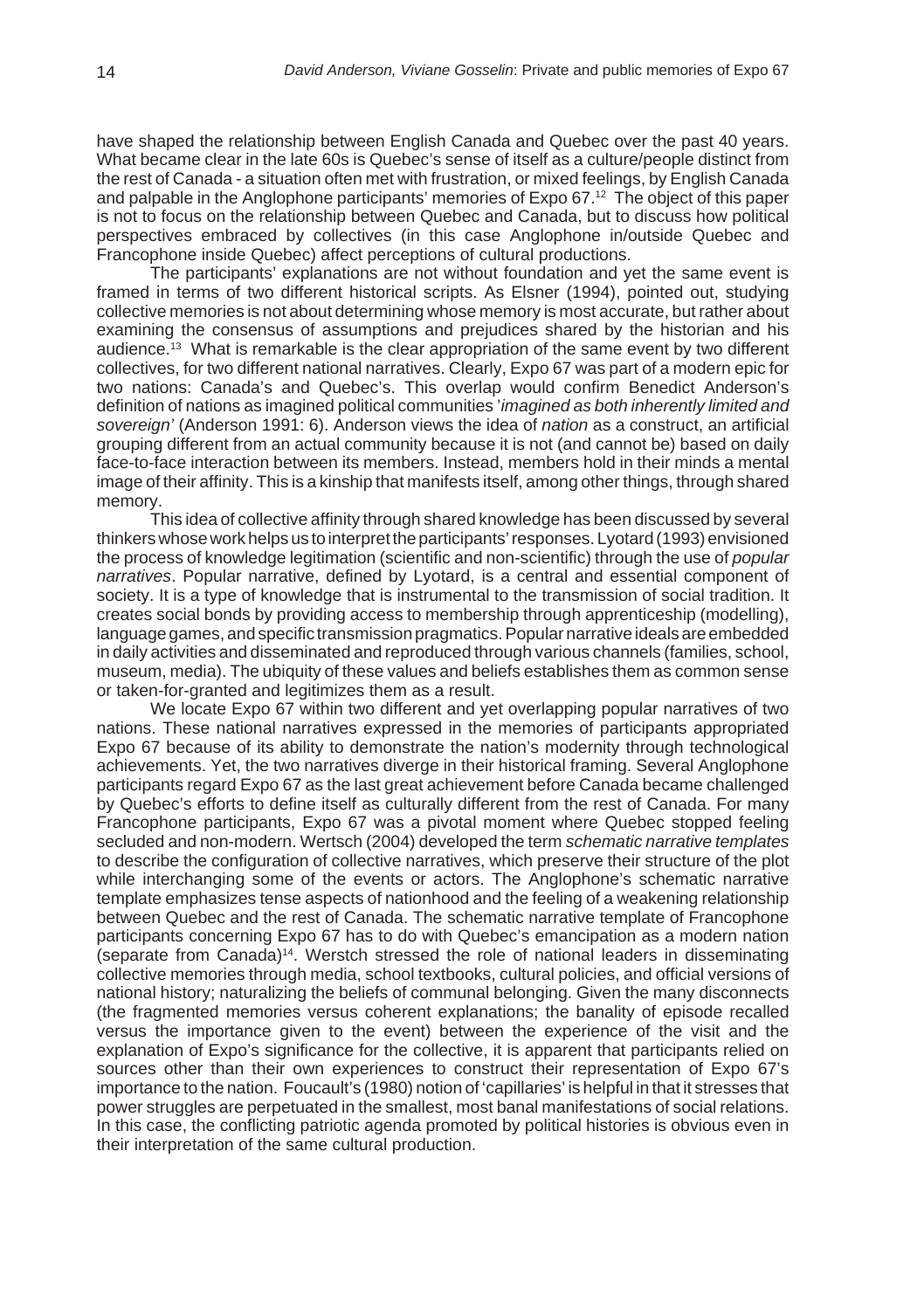#### *An obligation to remember differently*

In his philosophical essay *Ethics of Memory*, Avishai Margalit (2004) pondered the obligation of remembering. Although Margalit focused on the remembrance of traumatic societal events, he developed a framework that helps thinking about the necessity of remembering for the collective. He set the stage of his argument by discerning between *ethics* and *morality*, which he stated are based on two types of human relations: thick or thin relations. *Thick relations* are grounded in associations with parents, friends, lovers, fellow countrymen, the 'near and dear'. *Thin relations* have to do with relation to the stranger and the remote i.e. humanity. Ethics is associated with the thick, the local and particular. Morality by contrast is thin, general, abstract and detached. *The Charter of Human Rights*, for example, would have to do with thin relations and thus would be grounded in questions of morality i.e. treat others well, whoever they are and whether you know them or not. Thick relations are anchored in shared past and shared memory. 'Memory is the cement that holds thick relations together'. If imagined communities such as nations are partly held together by memory, this means that loyalty to these thick national relations must be accompanied by the act of remembering defining moments. Given their affiliation to different imagined communities (English Canada, Quebec) participants have an obligation to remember significant events differently. Remembering becomes a way to sustain the specificity of national identity.

Margalit's linking of the individual's participation in and memory of the event with the larger scheme of collective memory and national narrative may suggest another link between remembering Expo and the explanation of national narrative.

We do not expect to be remembered individually by the nation. But many of us are so woven into the web of thick national relations that the use of the first person plural 'we' is quite natural. This 'we' is an enduring body that will survive. We shall not be remembered personally but we shall be remembered by taking part in events that will be remembered for their significance in the life of the collective. (Margalit 202: 96)

Could it be that remembering the significance of Expo 67 has to do with a desire to be remembered by association with events that are meaningful for the nation? Most responses incorporated personal memories of Expo or included at least a 'we' when speaking of the importance of Expo 67 for the collective, as if to bear witness and inscribe oneself in the larger story of the nation. The notion of agency here operates differently than when asked to focus on the personal experience. The question of collective meaning prompted participants to envision their experience as being something larger than themselves while being able to contribute to its unfolding.

#### **Conclusion**

The study demonstrates that the experience of visiting exhibitions continues beyond the duration of the actual visit. Indeed, there is ample testimony of the continued *life* of the exhibition and of shared experiences long after the exhibition has come to an end. Moreover, understanding visitors' long-term memories of exhibitions, and other museum activities, months and years after the event helps to gain a more encompassing understanding of the exhibition's contribution to its community.

The overarching themes of technological innovation and cultural otherness in participants' memories converge towards previous analyses viewing World Fairs as both constitutive of and as constituted by modernity's ideals. On the other hand, the participants' insistence in remembering the *self* in these experiences via the interaction with displays, or with mundane episodes not related to these displays, is indicative of the participants' agency in constructing meanings in ways that depart from the exposition organizers' aims. We conjecture, visitor agencies in constructing meanings in these fashions are likely indicative of most museum experiences.

The micro-narratives of Expo 67 may not describe the event's scope, but they are meaningful, and moreover, helpful in remembering and constructing the *self* as a unique individual and as a member of a larger community. Indeed, participants' explanations of the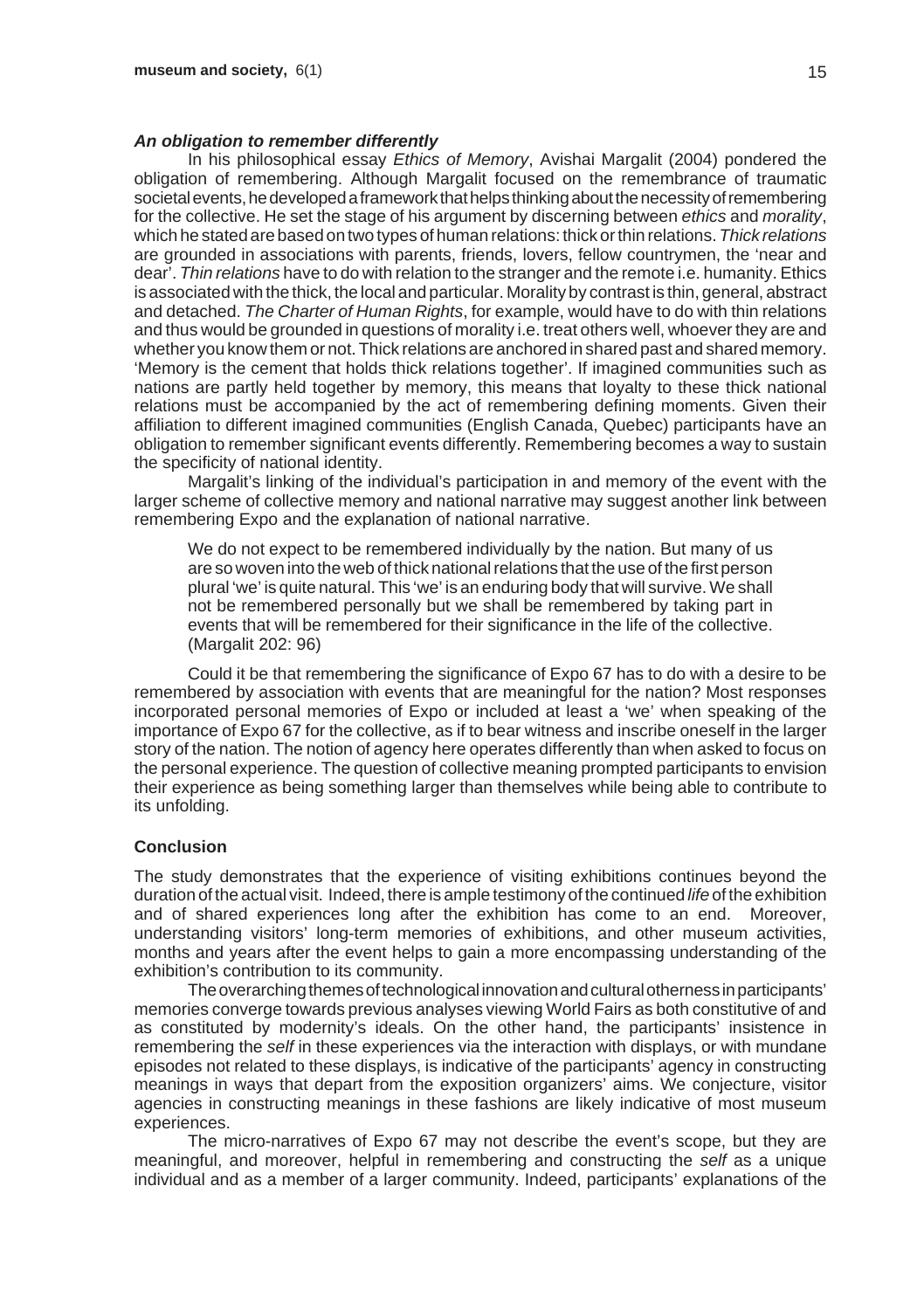significance of Expo 67 for the nation suggest that imagined communities, such as nations, successfully appropriate cultural events to legitimize their identity. Furthermore, this outcome underscores the power of community identity to shape both experience and perception of visitors encounters with exhibitions.

Finally, this study has demonstrated, as Commissioner Dupuy suspected, the richness of lived memories, long after the lights of Expo 67 went out for the last time. Ultimately, it could be claimed that Expo 67 was remembered differently by each of the fifty-three million people who visited it. Because of the selective nature of any historical records, we could argue that some of these personal histories go where no official records have gone before. Fortunately, their unofficial status does not prevent them from circulating to enrich and alter the collective memory of Expo 67.

> Received 29th February 2008 Finally accepted 11<sup>th</sup> April 2008

#### **Appendix: Expo 67 Memory Study Interviewer Protocol Administration Time: 30 Minutes**

- 1. Name: \_\_\_\_\_\_\_\_\_\_\_\_\_\_\_\_\_\_\_\_\_\_\_\_\_\_\_\_\_\_\_
- 2. Gender: M F
- 3. DOB:\_\_\_\_\_\_\_\_\_\_
- 4. No. of times Visited**:\_\_\_\_\_**

5. Local Montreal Area Residence/Out of town visitor.

- 6. In 1967: Quebecer (French Ca)/Western Ca/Mid West/Eastern Ca/Atlantic C /American/Other
- 1) What are your immediate memories of Expo? Tell me about your visit to Expo, what kinds of events, occurrences, and happening do you remember? What were the most memorable experiences of Expo 67? Why do you think they were so memorable?
- 2) What comes to mind when you look at these pictures of Expo (interview to show a variety of photographic images of Expo.)?
- 3) Which pavilions and/or scenes do you remember visiting? What did you see (i.e. exhibits) inside these pavilions? *Why were these memorable?*
- 4) With whom did you visit Expo? What kinds of aspects, stories, and events do you remember about your social settings and the social settings of others?
- 5) Describe to me the sensory experiences and emotions that come to mind when you think about your visits to Expo – tastes, smells, sounds, emotions/feelings and affect (both positive and negative).
- 6) Do you remember planning your days or visits to expo?
- 7) Where there any frustrating or rewarding episodes that you recall?
- 8) Do you think Expo 67 had an effect/meaning on/for the Nation (Quebec/Canada) and on you?
- 9) Describe who you were in 1967 (40 years ago); what was your stage of life; what were you doing; what was happening for you? What was your mood in 1967?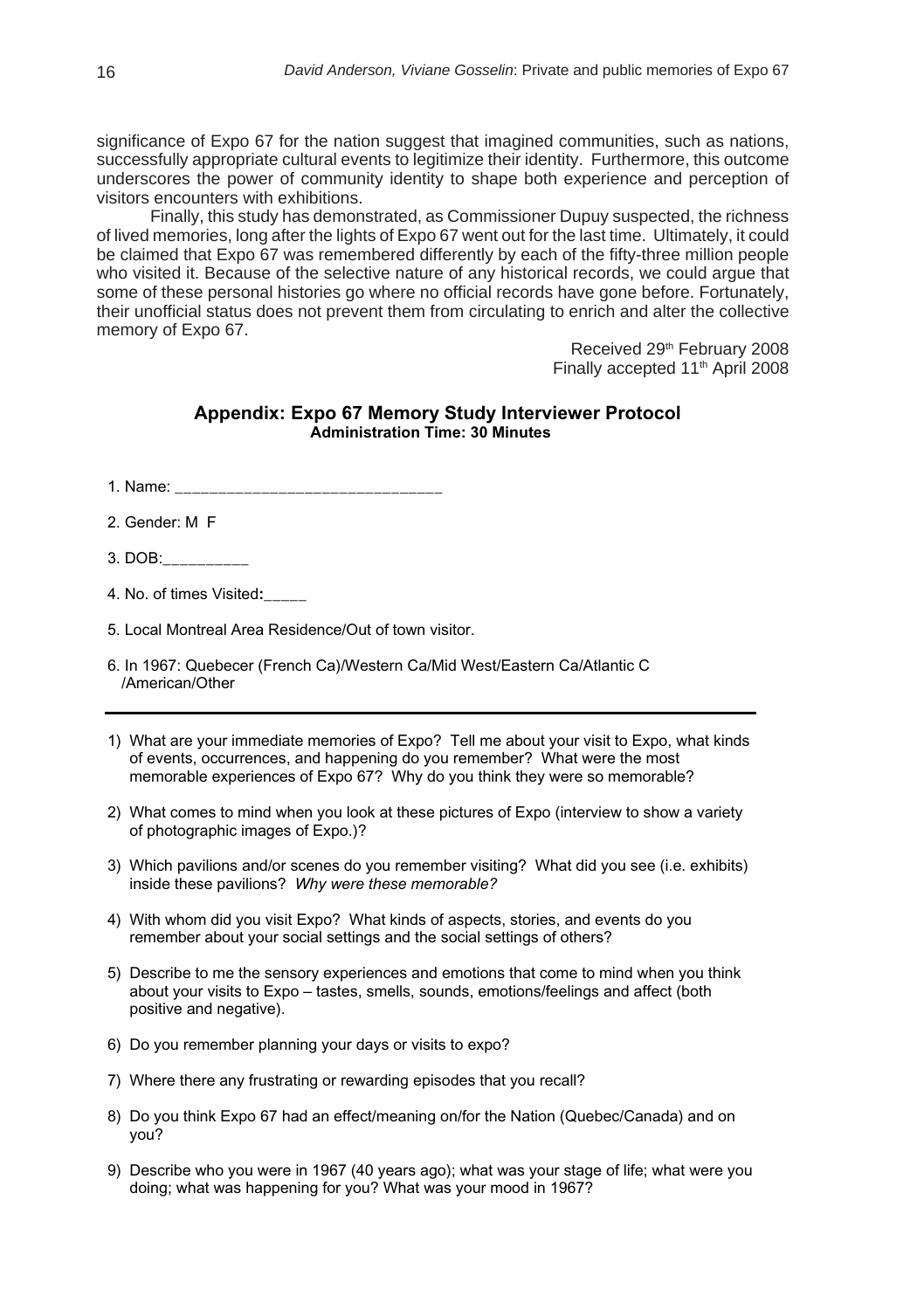# **Acknowledgements**

We wish thank Claude Jasmin and Bruno Paul Stenson for their insights concerning the history of Expo 67. In addition we are greatly appreciative to the following institutions for their support of the study: Concordia University in Montreal for providing a room for interview sessions; Montreal Museum of Fine Arts for providing free passes to Quebec participants; The MacMillan Space Centre, Telus World of Science at Science World, Vancouver Aquarium for providing passes to the British Columbia participants. We also want to thank the fifty study participants for sharing their memories and donating their time. This study was funded through a University of British Columbia HSS Large Grant – Grant Number PG15R72365.Pauline Currien's doctoral dissertation (2003) discusses at length the cathartic role Expo 67 played in Quebec's identity as a modern nation. She analyses the intent of the Quebec's pavilion's organizers while taking into account the larger picture of Quebecois' identity construction. The number of interviews with Expo 67 visitors is limited to a few individuals.

## **Notes**

- Other episodic memories were identified but only the most vivid ones were coded.
- <sup>2</sup> Definition elaborated by Bureau International des Expositions (BIE) founded in 1931. The BIE establishes the dates and locations of fairs and broadly oversee planning and organization, insuring that the host country meets the organization's rules and requirements.
- <sup>3</sup> The original title in French 'Terre des Hommes' referenced the title of a book from French author Antoine de Saint-Exupery (1900-1945) whose writings were reflections on the place of man in the universe.
- <sup>4</sup> The number of vivid memories recalled by participants varied from 2 to 13.
- <sup>5</sup> The participant refers to General de Gaulle's speech of July 25, 1967 at Montreal City Hall where he made evident his support for Quebec's separatist movement.
- <sup>6</sup> Reference in Fulford, 1968, 25-27.
- <sup>7</sup> London Observer's headline referenced in Fulford, 1968, 26-27.
- <sup>8</sup> Reference in Fulford, 1968, 25-27.
- <sup>9</sup> Time's headline referenced in Fulford, 1968, 25
- <sup>10</sup> In 1977, René Lévesque's government passed Bill 101 making French the sole official language within Quebec.
- <sup>11</sup> The October Crisis consisted of a series of dramatic events triggered by the kidnappings of two politicians by members of the Front de Libération du Québec in the province of Quebec, Canada, in October 1970, which ultimately resulted in a brief invocation of the War Measures Act by Prime Minister Pierre Trudeau.
- <sup>12</sup> Discussed at length in numerous publications. A few solid references: the work of Fitzmaurice 1985, Resnick 1985, Rothwell 1998.
- <sup>13</sup> Indeed, the split between history and memory has been recently challenged, and a more fluid transition between memory and history is proposed instead (Thelen 1989; Burke 1989).
- <sup>14</sup> Pauline Curien's doctoral dissertation (2003) discusses at length the cathartic role Expo 67 played in Quebec's identity as a modern nation. She analyses the intent of the Quebec's pavilion's organizers while taking into account the larger picture of Quebecois' identity construction. The number of interviews with Expo 67 visitors is limited to a few individuals.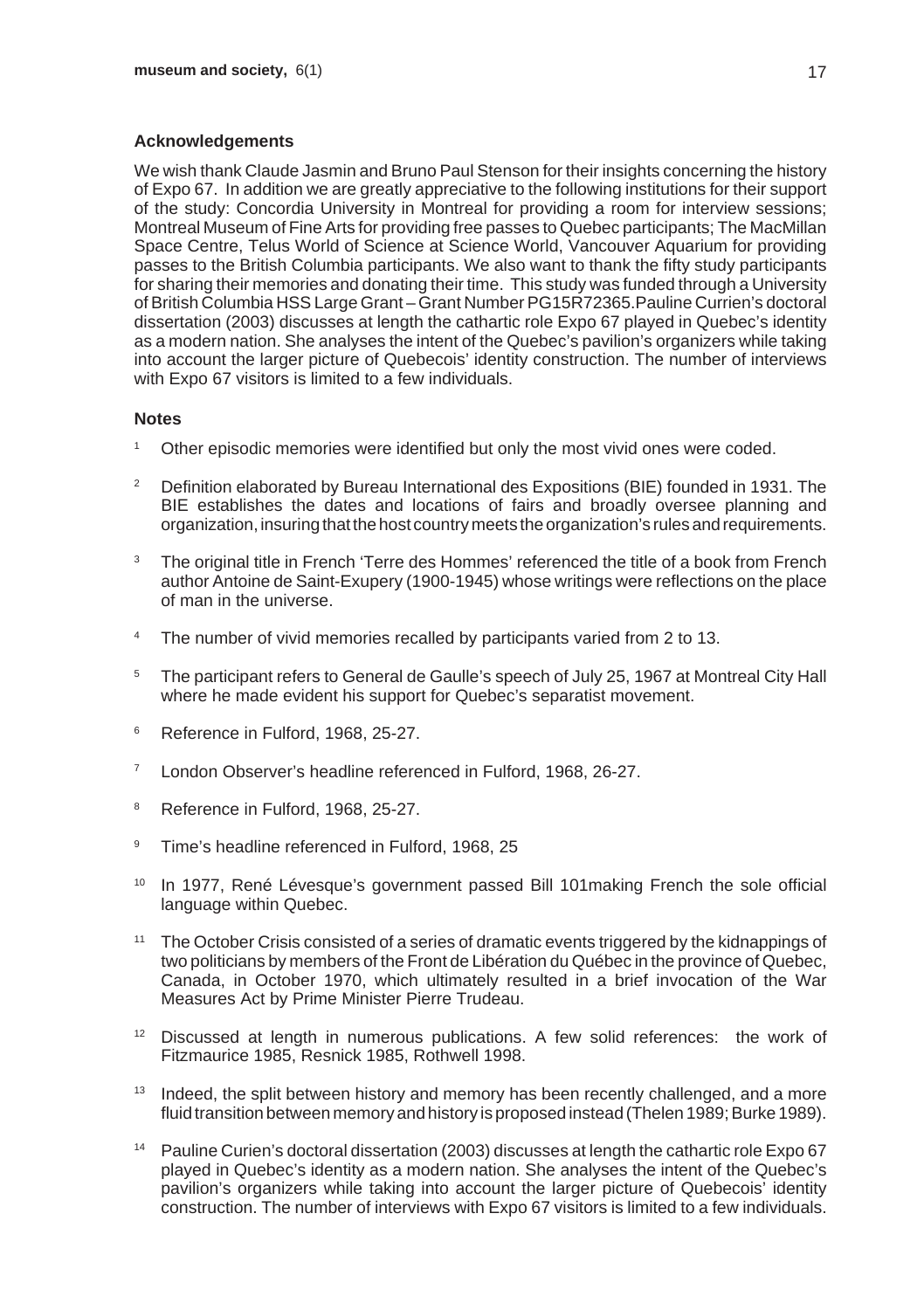## **References**

Adelman, L. M., Falk, J. H., and James, S. (2000) 'Assessing the National Aquarium in Baltimore's Impact on Visitor's Conservation Knowledge, Attitudes and Behaviours', *Curator: The Museum Journal*, 43 (1), 33-62.

Ames, M. (1992) *World's Fairs and the Constitution of Society: The Ideology of Expo 86. Cannibal Tours and Glass Boxes: The Anthropology of Museums*, 111-131,Vancouver: University of British Columbia Press.

Anderson, B. (1991) *Imagined Communities*, London: Verso.

Anderson, D., Lucas, K. B., Ginns, I. S., and Dierking, L. D. (2000) 'Development of Knowledge about Electricity and Magnetism during a Visit to a Science Museum and Related Post-visit Activities', *Science Education*, 84 (5), 658-679.

Anderson, D., and Shimizu, H. (2007a) 'Factors Shaping Vividness of Memory Episodes: Visitors' long-term Memories of the 1970 Japan World Exposition', *Memory*, 15 (2), 177-191.

Anderson, D., and Shimizu, H. (2007b) '"Visitors" Experiences and the Retention of Vivid longterm Memories', *Curator: The Museum Journal*, 50 (4) 435-454

Anderson, D. (2003). Visitors' Long-term Memories of World Expositions, *Curator: The Museum Journal*, 40(4), 401-420.

Anderson, D., Storksdieck, M., and Spock, M. (2007) 'The Long-term Impacts of Museum Experiences', in J. Falk, L. Dierking, and S. Foutz, (eds) *Principle, in Practice: New perspectives on Museums as Learning Institutions*, 197-215, Walnut Creek, CA: AltaMira Press.

Anderson, D. (1999) The Development of Science Concepts Emergent from Science Museum and Post-visit Activity Experiences: Students' Construction of Knowledge. Unpublished doctoral thesis, Queensland University of Technology, Brisbane, Australia.

Bassey, M. (1999) *Case Study Research in Educational Settings*, Philadelphia, PA: Open University Press.

Bennett, T. (1995) *The Birth of the Museum: History, Theory, Politics*, New York: Routledge.

Bielick, S., and Karns, D. (1998) *Still thinking about thinking: A 1997 telephone follow-up study of visitors to the Think Tank exhibition at the National Zoological Park*. Washington, DC: Smithsonian Institution, Institutional Studies Office.

Bothwell, R. (1998) *Canada and Quebec: One Country, Two Histories*, Vancouver: University of British Columbia Press.

Burke, P. (1989) 'History as Social memory', in T. Butler (ed) *Memory: History, Culture and the Mind*, 97-113, Oxford: Blackwell.

Bruner, J. S. (1994) 'The "Remembered" Self', in U. Neisser (ed) *The Remembering Self: Construction and Accuracy in Self-narratives*, 41-54, New York: Cambridge University Press.

Conway, M. A. (2001) 'Sensory-perceptual Episodic Memory and its context: Autobiographical memory', in A. Baddeley, M. Conway, and J. Aggleton (eds) *Episodic memory: New directions in research*, Oxford: Oxford University Press.

Curien, P. (2003) *L'identité nationale exposée. Représentations du Québec à l'exposition universelle de MTL 1967*. Retrieved August 3, 2007 from http://www.theses.ulaval.ca/2003/ 21176/ch08.html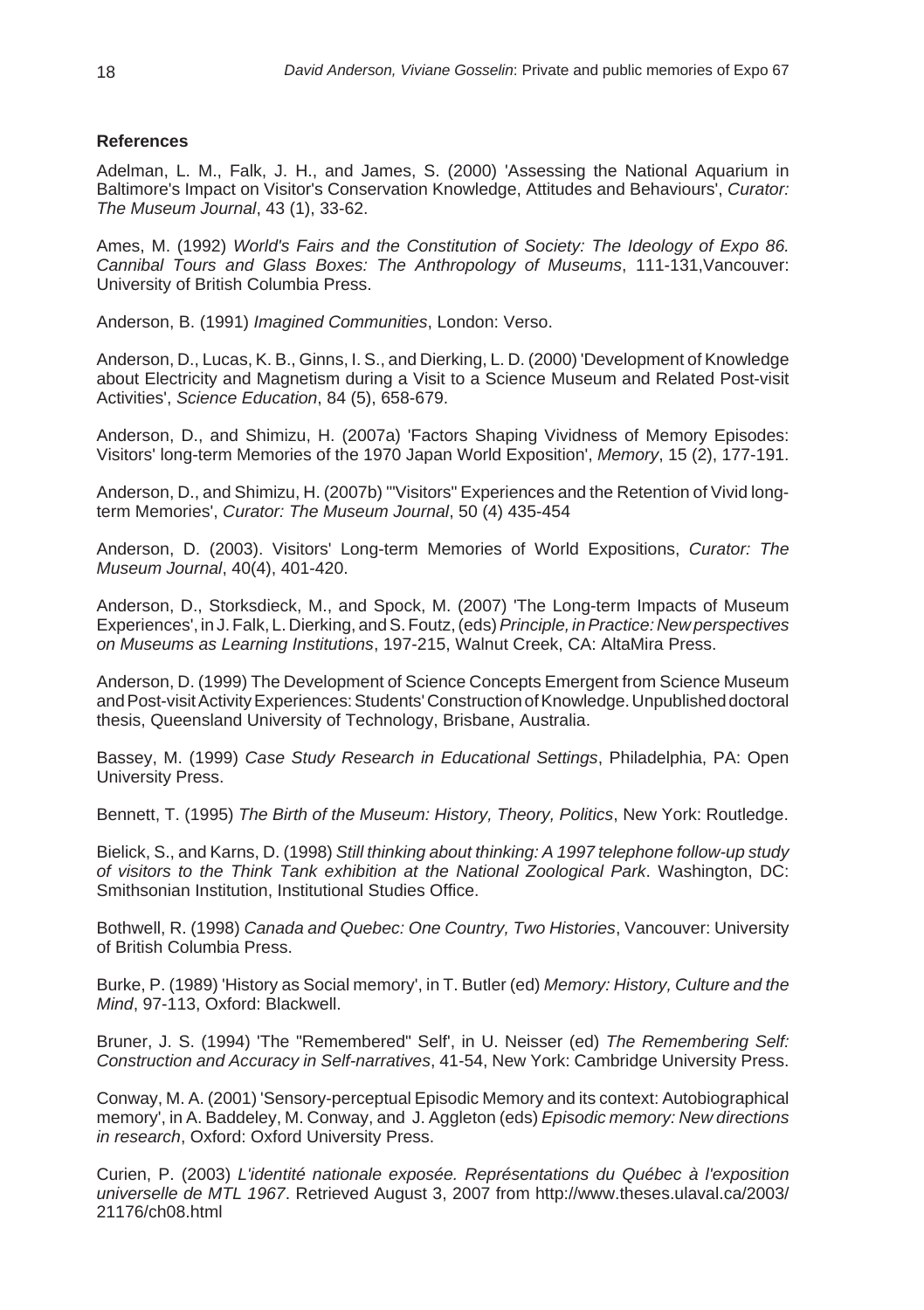Crane, S. (2006) 'Time, Memory and Museums', in S. Macdonald (ed) *A Companion to Museum Studies*, 98-110, Oxford: Blackwell.

Expo 67: *The Official Souvenir Album*, (1968) Toronto: Thomas Nelson.

Ellenbogen, K. M. (2002) 'Museums in Family Life: An Ethnographic Case Study', in G. Leinhardt, K. Crowley, and K. Knutson (eds) *Learning conversations: Explanation and Identity in Museums*, 81-101, Mahwah, NJ: Lawrence Erlbaum.

Elsner, J. (1994) From the Pyramids to Pausanias and Piglet: Monuments, Travel and Writing, in S. Goldhill and R.Osborne (eds) *Art and Text in Ancient Greek Culture*, 224-254, Cambridge: Cambridge University Press.

Fitzmaurice, J. (1985) *Québec and Canada: Past, Present, and Future*, New York: St. Martin's Press.

Fivush, R., Hudson, J. A., and Nelson, K. (1983) 'Children's Long-term Memory for a Novel Event: An Exploratory Study', *Merrill-Palmer Quarterly*, 30 (3), 303-316.

Foucault, M. (1980) *Power/knowledge: Selected Interviews and Other Writings*, New York: Pantheon Books.

Foucault, M. (1981) *The History of Sexuality: An Introduction*, Harmondsworth, UK: **Penguin** 

Freeman, M. (1993) *Rewriting the Self: History, Memory, Narrative*, London: Routledge.

Fulford, R. (1968) *Remember Expo, Toronto*, ON: McClelland & Stewart.

Halbwachs, M. (1980) *The Collective Memory*, Palo Alto: Stanford University Press.

Hicks, M. (2005) '"A Whole New World": the Young Person's Experience of Visiting Sydney Technological Museum', *Museum and Society*, 3 (2), 66-80.

Kirshenblatt-Gimblett, B. (1998) *Destination Culture: Tourisms, Museums, and Heritage*, Berkeley: University of California Press.

Letourneau, J. (1992)'Le "Québec moderne" un chapitre du grand récit collectif des Québécois', *Revue française de science politique*, 42 (5), 765-785.

Library and Archives Canada, http://www.collectionscanada.ca/expo/05330201\_e.html

Lyotard, J-F. (1993) *The Postmodern Condition*, Minneapolis: University of Minnesota, Press.

Margalit, A. (2002) *The Ethics of Memory*, Cambridge, UK: Presidents and Fellows of Harvard College.

Marton, F. (1986) 'Phenomenography - A Research Approach Investigating Different Understandings of Reality', *Journal of Thought*, 21 (2), 28-49.

Mattie, E. (1998) *World's Fairs*, New York: Princeton Architectural Press.

McManus, P. M. (1993) 'Memories as Indicators of the Impact of Museum Visits', *Museum Management and Curatorship*, 12, 367-380.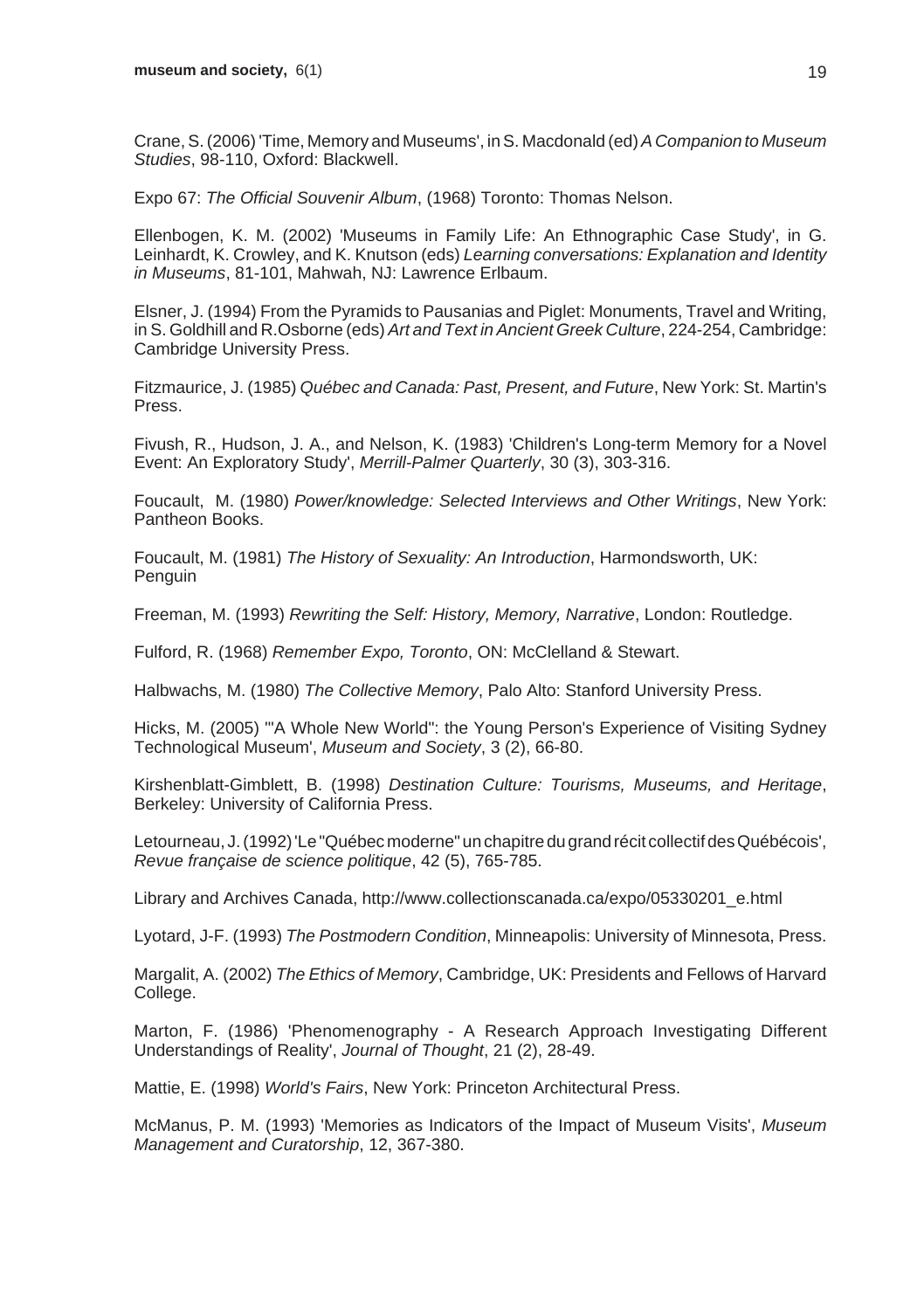Medvel, M., Cupchik, G., and Oatley, K. (2004) 'Interpretive Memories of Artworks' *Memory*, 12 (1), 119-128.

Medvel, M., and Oatley, K. (2000) 'Memories and Scientific Literacy: Remembering Exhibits from a Science Centre', *International Journal of Science Education*, 22 (10), 1117-1132.

Moore, C. (2007, June-July). An Expo 67 kaleidoscope, *The Beaver*, 18-26.

Ogata, A. F. (2002) 'Viewing Souvenirs: Peepshows and the international Expositions', *Journal of Design History, 15 (2) 69-82.*

Phillips, M. S. (2004) 'History, Memory and Historical Distance', in P. Seixas (ed) *Theorizing Historical Consciousness*, 86-107, Toronto: University of Toronto.

Pinot de Villechenon, F. and Cohen, J-L. (2000) *Fêtes géantes: Les expositions universelles, pour quoi faire?* Paris: Autrement.

Radio Canada archives. (2007) http://archives.radiocanada.ca/300c.asp?IDCat=10&IDDos=21&IDLan=0&IDMen

Rydell, R. W (2006) 'World Fairs and Museums' in S. Macdonald (ed) *A Companion to Museum Studies*, 135-151, Oxford: Blackwell.

Rydell, R. W. (1994) *Fair Representations- World's Fair and the Modern World*, Amsterdam: VU University Press.

Rydell, R. W. (1984) *All the World's a Fair*, Chicago: University of Chicago Press.

Stevenson, J. (1991) 'The Long-term Impact of Interactive Exhibits', *International Journal of Science Education*, 13(5), 521-53.

Squire, L.R., Knowlton, B., and Musen, G. (1993) 'The Structure and Organization of Memory', *Annual Review Psychology*, 44, 453-495.

Schwandt, T. A. (1998) 'Contructivist, Interpretivist Approaches to Human Inquiry' in N. Denzin and Y. Lincoln (eds) *The Landscape of Qualitative Research: Theories and Issues*, 221-259, Thousand Oaks, CA: Sage.

Taylor, C. (1996) 'Les sources de l'identité moderne', in M. Elbaz, A. Fortin, & G. Laforest (eds) *Les frontières de l'identité. Modernité et postmodernisme au Québec*, Sainte-Foy : Les presses de l'Université Laval.

Thelen, D. (1989) 'Memory and American History', *The Journal of American History*, 75, 1117- 1129.

Tulving, E. (1983) *Elements of Episodic Memory*, New York: Oxford University Press.

Tulving, E., and Donaldson, M. (1972) *Organization and Memory*, New York: Academic Press.

Wertsch, J. V. (2004) 'Specific Narratives and Schematic Narrative Template', in P. Seixas (Ed) *Theorizing Historical Consciousness*, 49-62, Toronto, ON: University of Toronto.

Willinsky, J. (1998) *Learning to Divide the World: Education at Empire's End*, Minneapolis, MN: University of Minnesota.